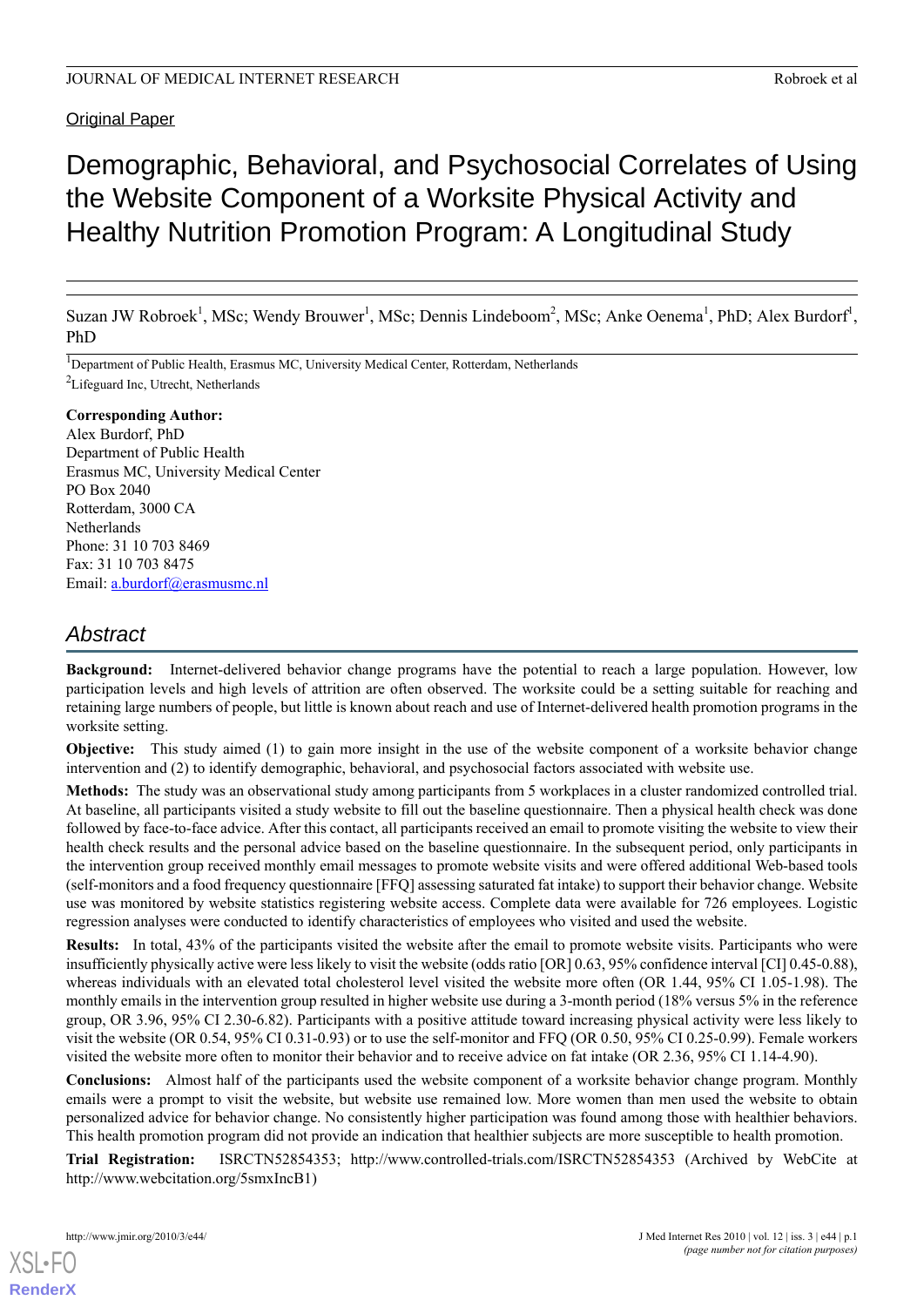#### JOURNAL OF MEDICAL INTERNET RESEARCH ROBROR CONSTRUCTION AND ROBROR ROBROR ROBROR AT A ROBROR ROBROR ROBROR AND ROBROR ROBROR AND ROBROR ROBROR AND ROBROR AND ROBROR ROBROR AND ROBROR ROBROR AND ROBROR AND A ROBROR ROBROR

*(J Med Internet Res 2010;12(3):e44)* doi: $10.2196/$ jmir.1402

# **KEYWORDS**

Internet; physical activity; nutrition; behavior change; selective retention; workplace

# *Introduction*

There are indications that Internet-delivered interventions may be effective in improving physical activity, healthy nutrition, and weight reduction [[1-](#page-13-0)[5](#page-13-1)]. Internet-delivered programs have the potential to reach a large population at relatively low costs. However, low participation levels and high levels of attrition are often observed in those programs [\[5](#page-13-1)[-8](#page-13-2)]. These rates are of concern since studies with a higher utilization tend to have better behavior change outcomes [[5\]](#page-13-1). The RE-AIM framework stresses the importance of evaluating the reach and representativeness of program participants [[9\]](#page-13-3), and Eysenbach [[6\]](#page-13-4) and Danaher et al [[10\]](#page-14-0) have emphasized the need to address process measures in addition to the effectiveness of Internet-delivered programs. The worksite has been identified as a promising setting to reach large numbers of people in a natural social network, which may increase participation [[11](#page-14-1),[12\]](#page-14-2). However, the reach and use of Internet-delivered programs in the worksite setting are largely unknown.

In contrast with the high levels of attrition in the general population, Ware et al [[13\]](#page-14-3) studied an intervention consisting of an Internet-delivered program at the worksite with an initial face-to-face contact and found a repeated participation over a 12-week period of 69%. Several studies on Internet-delivered behavior change programs suggested that women, people who are more highly educated, and people with positive health behaviors participate more often in Internet-delivered health promotion programs compared with the general population [[8](#page-13-2)[,14](#page-14-4)-[16\]](#page-14-5). However, there are also studies indicating that Internet-delivered programs have attracted individuals who would benefit most from them, that is, participants who are overweight [\[8](#page-13-2),[13](#page-14-3)[,16](#page-14-5)]. It has also been suggested that the provision of regular new content and the possibility to monitor progress toward behavior change could be important factors in encouraging website use [[17](#page-14-6)[,18](#page-14-7)]. Furthermore, a recent review reported several studies with enhanced effectiveness after frequent email prompts [[19\]](#page-14-8).

It has been indicated that participants may not be ready to rely solely on Internet-delivered programs [\[5](#page-13-1)]. The worksite setting, in which it is feasible to combine face-to-face contact and regular emails, may, therefore, be a good setting for the implementation of interventions. Therefore, we expect that providing an Internet-delivered lifestyle program in the workplace setting with an initial face-to-face contact, a behavior change monitor functionality, and monthly email messages will enhance program use.

More insight into these specific program characteristics could provide information on ways to attract visitors to an Internet-delivered health promotion intervention and to keep them using the program. The aim of the present study is to gain more insight into the use of a website component of a worksite intervention, in order to be able to identify factors related to website use and intervention components that may enhance use. Therefore, the present study investigates the demographic, behavioral, psychosocial, and health-related factors in relation to program use in an Internet-delivered program with a face-to-face contact at the worksite.

# *Methods*

# **Design, Participants, and Recruitment**

An observational study was conducted from March 26, 2008, until February 9, 2009. Participants were employees from 5 different workplaces: 2 companies engaged in commercial services, 2 in health care, and 1 executive branch of government. The participants had enrolled in a 2-year cluster randomized controlled trial in which the departments (64) within these 5 workplaces were the units of randomization. An extensive description of this larger worksite lifestyle promotion program primarily aimed at physical activity and nutrition is described elsewhere [\[20](#page-14-9)]. The study was announced through email, the company's intranet and/or a company magazine. In the 2 commercial services companies, all employees directly received an email from a health management organization that had implemented the intervention in which employees were invited to visit the study website. For the other workplaces, interested employees could express their interest in participating in the study through email. These 3 workplaces restricted the maximum number of participants in such a way that the first 200 (2 workplaces) or 300 (1 workplace) interested employees were allowed to participate. Participants enrolled in the study when they visited the website and completed the baseline questionnaire. Participation levels varied from 3% to 61% of all workers per workplace, with a median participation level of 10%. The number of participants per workplace ranged from 33 to 270 (median 175), and workplace sizes varied from 70 to more than 5000 employees (median 1706). Complete data on individual characteristics, behaviors, and health were available for 726 employees. The Medical Ethics Committee of Erasmus MC, University Medical Center in Rotterdam, the Netherlands, approved the study and all participants gave written informed consent.

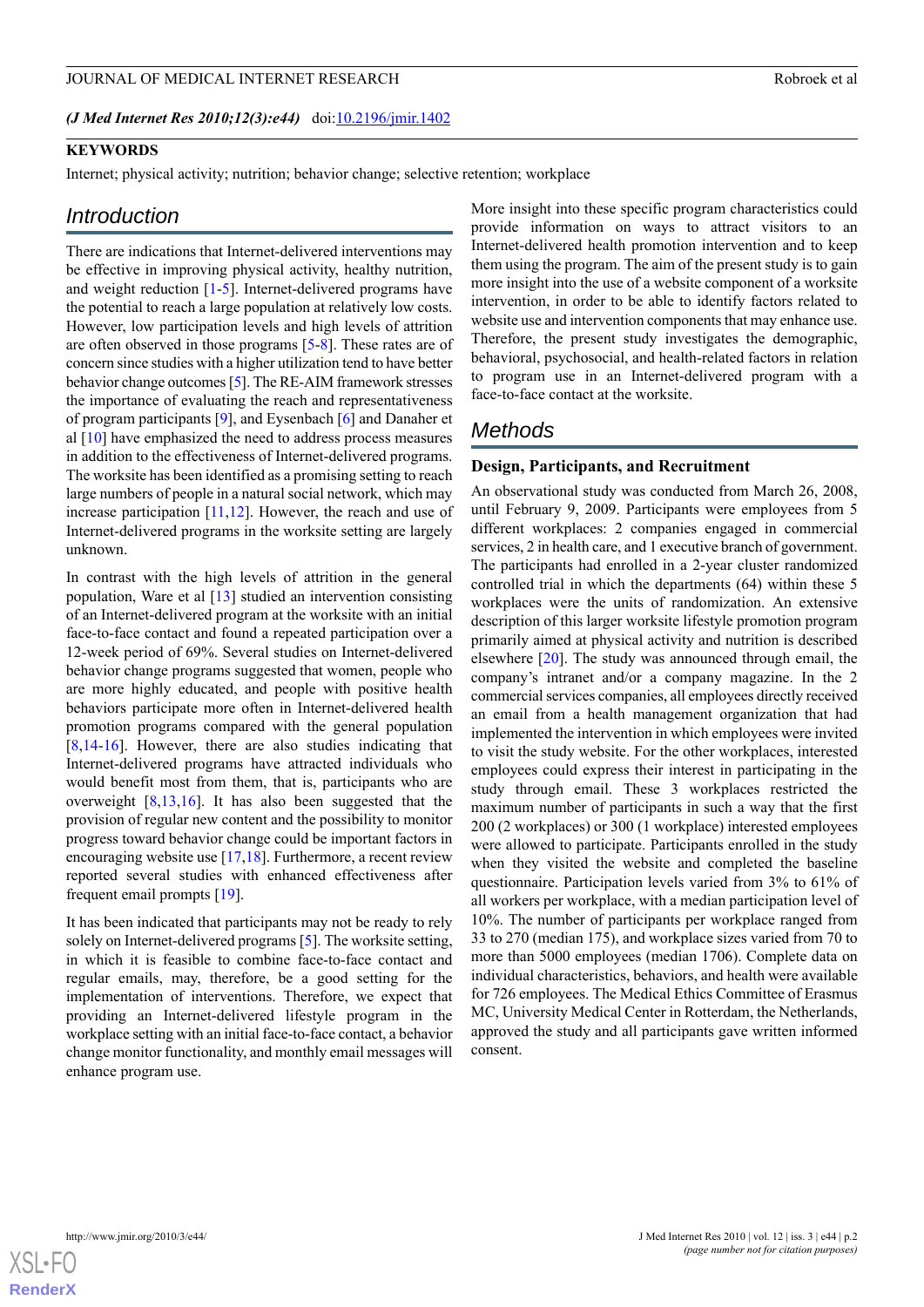#### JOURNAL OF MEDICAL INTERNET RESEARCH ROBROR CONSTRUCTION AND ROBROR ROBROR ROBROR AT A ROBROR ROBROR ROBROR AND ROBROR ROBROR AND ROBROR ROBROR AND ROBROR AND ROBROR ROBROR AND ROBROR ROBROR AND ROBROR AND A ROBROR ROBROR

<span id="page-2-0"></span>**Figure 1.** Screenshot of the website



# **Procedure**

All participants visited the study website by using an individualized username and password to fill out the baseline questionnaire and to make an appointment for a physical health check [\(Figure 1\)](#page-2-0). The health check took place at the workplace and consisted of measurement of height, weight, waist circumference, total cholesterol level, blood pressure, and a bicycle test to estimate maximum oxygen uptake. Immediately after the health check, all participants received an overview of their test results in print. These results were discussed with the participants, and each participant received advice on how to improve or maintain their lifestyle in a face-to-face contact. Participants who were prehypertensive or who had an elevated cholesterol level were advised to visit their general practitioner or the occupational physician. The physical health check took one hour, and workers were allowed to participate during their regular work hours. The test reports were also provided on the study website together with personal advice based on participants' answers on the baseline questionnaire. After all participants in one workplace had completed the health checks, all participants were invited through an email message to visit the website to view their health check results and the personal advice based on the baseline questionnaire (see [Figure 2,](#page-3-0) period 1). The personal advice provided on the website corresponded with the advice in the face-to-face contact and was provided in a structured and reproducible way.

# *Reference Group*

Participants in the reference group had access to their physical health results and reports based on the online questionnaire. These reports consisted of their personal physical activity level and fruit and vegetable intake level and information on the recommended levels. The website provided general lifestyle and health information.

#### *Intervention Group*

Participants in the intervention group had access to several additional website functionalities compared with participants in the reference group. Participants in the intervention group received more extensive computer-tailored advice on their self-reported physical activity and nutrition behavior on the questionnaire. The electronically generated advice included personal and action feedback taking into account perceived barriers for participants not meeting the guidelines [\[20](#page-14-9),[21\]](#page-14-10). Perceived barriers were assessed by asking for the most important barrier to engaging in the specific lifestyle behavior.

In addition, participants had the opportunity to use the following intervention strategies: (1) online self-monitoring of fruit and vegetable intake, physical activity, and weight to monitor progress toward behavior change and obtain tracking charts; (2) a food frequency questionnaire (FFQ) assessing saturated fat intake for tailored advice (after third email message) [[22\]](#page-14-11); and (3) the ability to ask questions of several professionals.

Finally, to stimulate sustained website use, participants in the intervention group received motivating monthly email messages

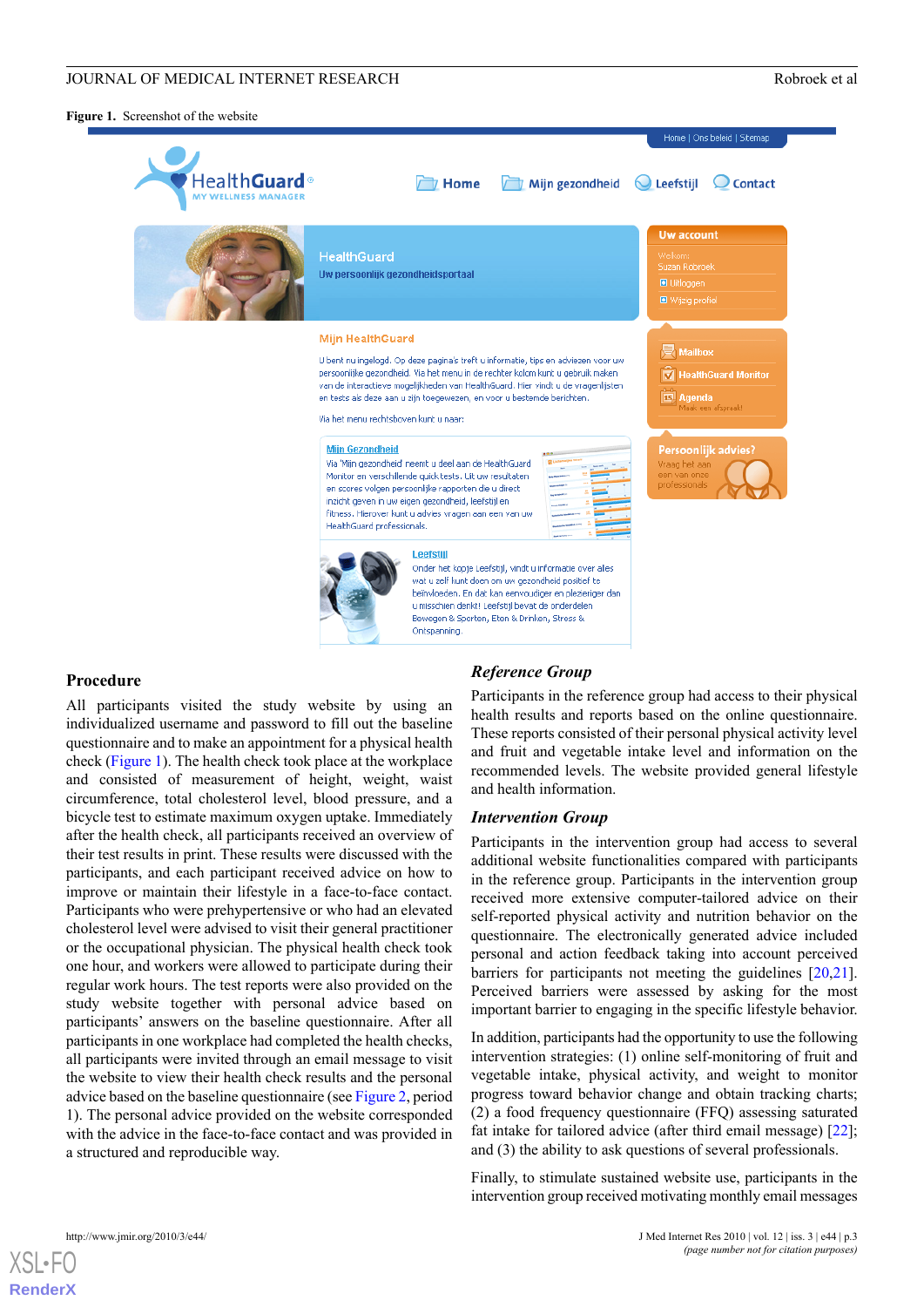focusing on physical activity and nutrition. Participants received their first motivating email message 1 month after they received an email to visit the website to view their health check results and the advice based on the baseline questionnaire. With the motivating email messages, the second important period of the website component started (see [Figure 2](#page-3-0), period 2). Period 2 covered 3 monthly email messages focusing on physical activity and nutrition (duration of 12 weeks). The first monthly email message was tailored to the individual, and if new information was available through the self-monitors, the subsequent email was personalized again. If no new information from the participant was available, the emails contained more general information. The third message announced the opportunity to fill out the fat FFQ for tailored advice. In all monthly email messages, participants were encouraged to fill out the self-monitors and to ask their questions. The monthly email messages were written by a researcher (author SR).

### <span id="page-3-0"></span>**Figure 2.** Study design with the two distinct periods for website use



*Website Use*

2.

Participants had to log in to the website using their personal login details to access their individual reports as well as to read general information on health and lifestyle. All website visits were registered, and for both period 1 and period 2, a variable for website visit (yes/no) was calculated for all the participants. Website use in period 1 was determined as at least 1 website visit within the month after the email was sent to promote website use. Website use in period 2 was determined as at least 1 website visit within 3 months after the first motivating monthly email message to the intervention group. For participants in the intervention group, self-monitor use and fat FFQ use were defined as using these features at least once in period 1 or period

# *Demographic Characteristics*

In the baseline questionnaire, participants were asked about age, sex, education, marital status, and ethnicity. Educational level was assessed as the highest level of education completed and was categorized into low (primary school, lower and intermediate secondary schooling, or lower vocational training), intermediate (higher secondary schooling or intermediate vocational schooling) and high (higher vocational schooling or university). We applied the standard definition of ethnicity of Statistics Netherlands and considered a person to be nonDutch if at least one parent was born abroad [[23\]](#page-14-12).

# *Lifestyle Behavior and Health Indicators*

Physical activity level was measured in the baseline questionnaire using the self-administered short version of the International Physical Activity Questionnaire (IPAQ) [[24\]](#page-14-13), which assessed vigorous and moderate intensity physical

activity. The average time spent on physical activity per day was calculated. For all behaviors we calculated a dichotomous variable for compliance or noncompliance with recommendations. For physical activity level, we used a cutoff point of 30 minutes or more per day. We did not include walking in this calculation since walking at a casual pace is regarded a light-intensity activity [[25\]](#page-14-14).

For fruit and vegetable intake, 400 grams of fruit and vegetable intake as measured with a self-administered 9-item validated Dutch Food Frequency Questionnaire was used as cutoff point [[26\]](#page-14-15). Smoking was defined as current smoking status and excessive alcohol use as drinking at least 6 glasses on the same occasion at least once a week. The Short Form-12 (SF-12) questionnaire was used to measure self-reported general, physical, and mental health [\[27](#page-14-16)]. General health was dichotomized into "poor or moderate" and "good to excellent." Physical and mental health were categorized as poor if the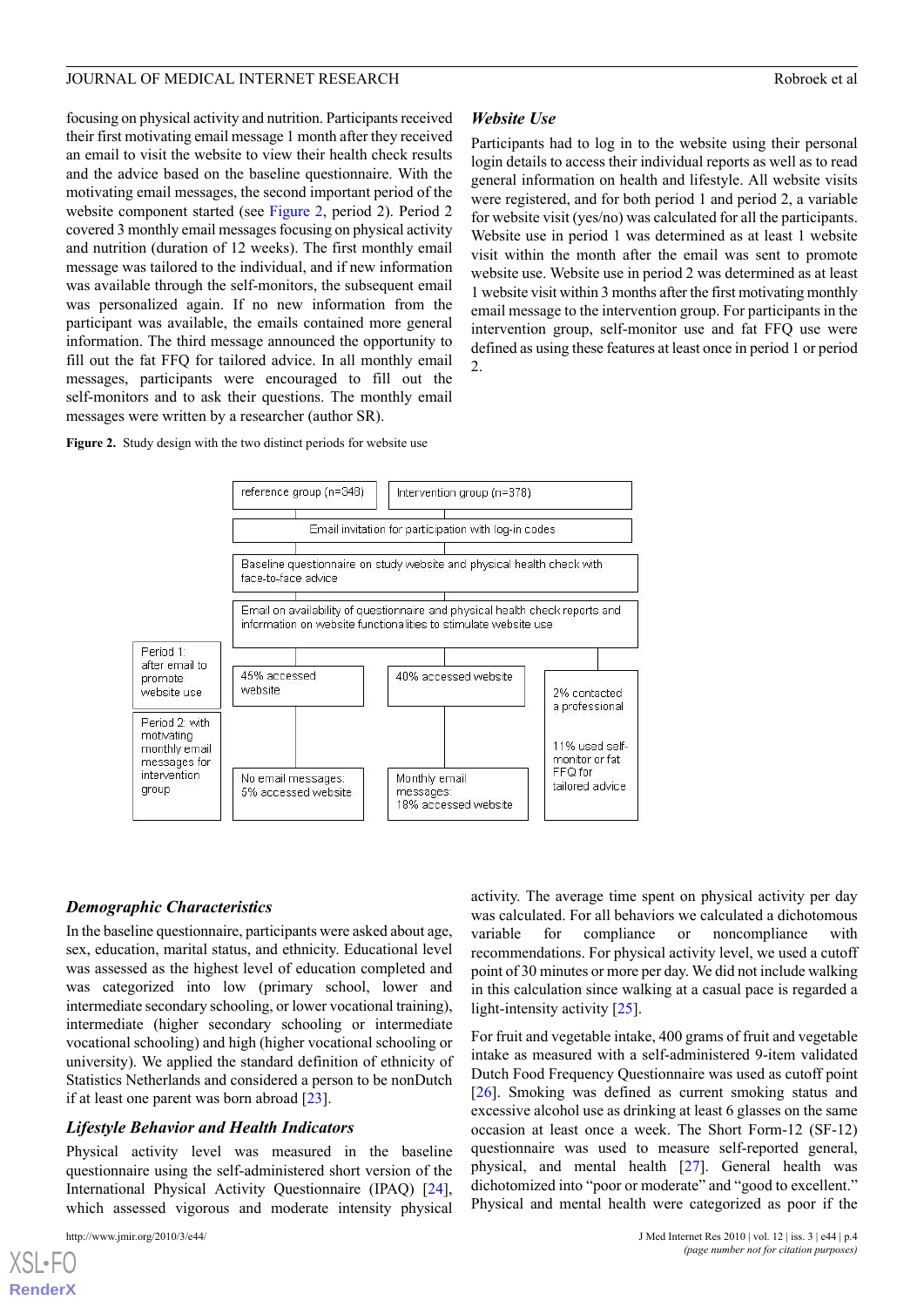summed scores were in the lowest quartile (lower than 48.74 and 46.56, respectively).

#### **Physical Health Check**

In the physical health check, height and weight were measured to calculate body mass index (BMI) and to categorize individuals as normal weight (BMI < 25 kg/m<sup>2</sup>) or overweight (BMI  $\geq$  25  $\text{kg/m}^2$ ). Total blood cholesterol was measured in nonfasting blood through a finger prick (Accutrend GC, Roche Company, Mannheim, Germany), and blood pressure with a fully automated sphygmomanometer (Omron M4-I, Omron HealthCare Europe BV, Hoofddorp, the Netherlands). A total cholesterol level above 5.0 mmol/l and a systolic or diastolic blood pressure above respectively 140 mmHg and 90 mmHg were considered elevated. A submaximal exercise test on a bicycle ergometer was conducted to predict maximal oxygen uptake according to the American College of Sports Medicine's (ACSM) protocol using their sex- and age-dependent cutoff points [[28\]](#page-14-17).

# **Social Cognitive Variables**

For physical activity and for fruit and vegetable intake, attitude, social support, self-efficacy, and intention to change were measured in the baseline questionnaire. Intention, self-efficacy, and attitude were measured on a 5-point Likert scale ranging from "certainly not" to "certainly." All variables were dichotomized. Intention was measured by asking if the participant intended to change the behavior in the next month [[29\]](#page-14-18). A high intention was defined as probably or certainly intending to change the behavior. Self-efficacy was assessed by asking if the participant was confident about engaging in the healthy behaviors in the next month [[29\]](#page-14-18). High self-efficacy was defined as probably or certainly confident about changing the behavior. To measure attitude, individuals were asked if they thought improving the behavior would take a lot of effort [[30\]](#page-14-19). Those participants who answered "probably not" or "certainly not" were considered as having a positive attitude. Finally, social support was measured by asking if family and friends support them in changing the specific behaviors. This was measured on a 4-point Likert scale ranging from "seldom or never" to "a lot" [[29\]](#page-14-18). High social support was defined as perceiving "pretty much" support or "a lot" of support.

# *Statistical Analyses*

Descriptive statistics were used to present the baseline characteristics of the study population. The associations of demographic characteristics, behaviors, social cognitive variables, and health indicators with website use were investigated with logistic regression analysis. Separate analyses were conducted for website use in period 1 among the total study population and website use in period 2 among the

intervention group. First, univariate logistic regression models were carried out to determine the single effects of the possible determinants. All variables with a *P* value less than .20 in the univariate models were considered for inclusion in the multivariate analysis. A backward regression method was used to determine the multivariate model. In the analyses, age and sex were included by default in each multivariate model. Variables with a *P* value of .05 or less were retained in the multivariate model. The results are presented as the odds ratios (OR) and corresponding 95% confidence intervals (95%CI), with odds ratios below and above 1 representing, respectively, lower and higher website use. All analyses were carried out with SPSS version 15.0 (SPSS Inc, Chicago, IL, USA).

# *Results*

#### **Study Population**

In total, 726 employees participated in this study. The baseline characteristics of the study population are presented in [Table](#page-5-0) [1.](#page-5-0) More than half of the participants (403, 56%) were female workers. The mean age of the study population was 42 years, ranging from 20 to 63 years, and 47% (341) had had higher education. Almost a third of the participants (223, 31%) were not physically active at a moderate intensity for at least 30 minutes per day, and 45% (323) had insufficient fruit and vegetable intake. Complying with the moderate intensity physical activity guideline was associated with sufficient fruit and vegetable intake (not in table). More than half of the participants who did not met the physical activity guideline for moderate intense physical activity had the intention to increase physical activity (122/223, 55%), compared with 45% (225/503) of the participants who did comply with the guideline. For fruit and vegetable intake, 22% (71/323) of the participants who did not meet the recommendation and 13% (52/403) of the participants who did, intended to increase fruit and vegetable intake. Participants complying with the guidelines were more likely to have a positive attitude. No association was found between self-efficacy and complying to the recommended levels for physical activity and fruit and vegetable intake (not in table).

#### **Website Visit**

After the first email message, 43% of all the participants visited the website component of the program; 45% (157/348) of the participants in the reference group and 40% (152/378) in the intervention group (odds ratio [OR] 0.82, 95% confidence interval [CI] 0.61-1.10). In the following three months in which the intervention group received a monthly email message, 18% (67/378) of the participants in the intervention group visited the website again compared with 5% (18/348) in the reference group (OR 3.96, 95% CI 2.30-6.82).

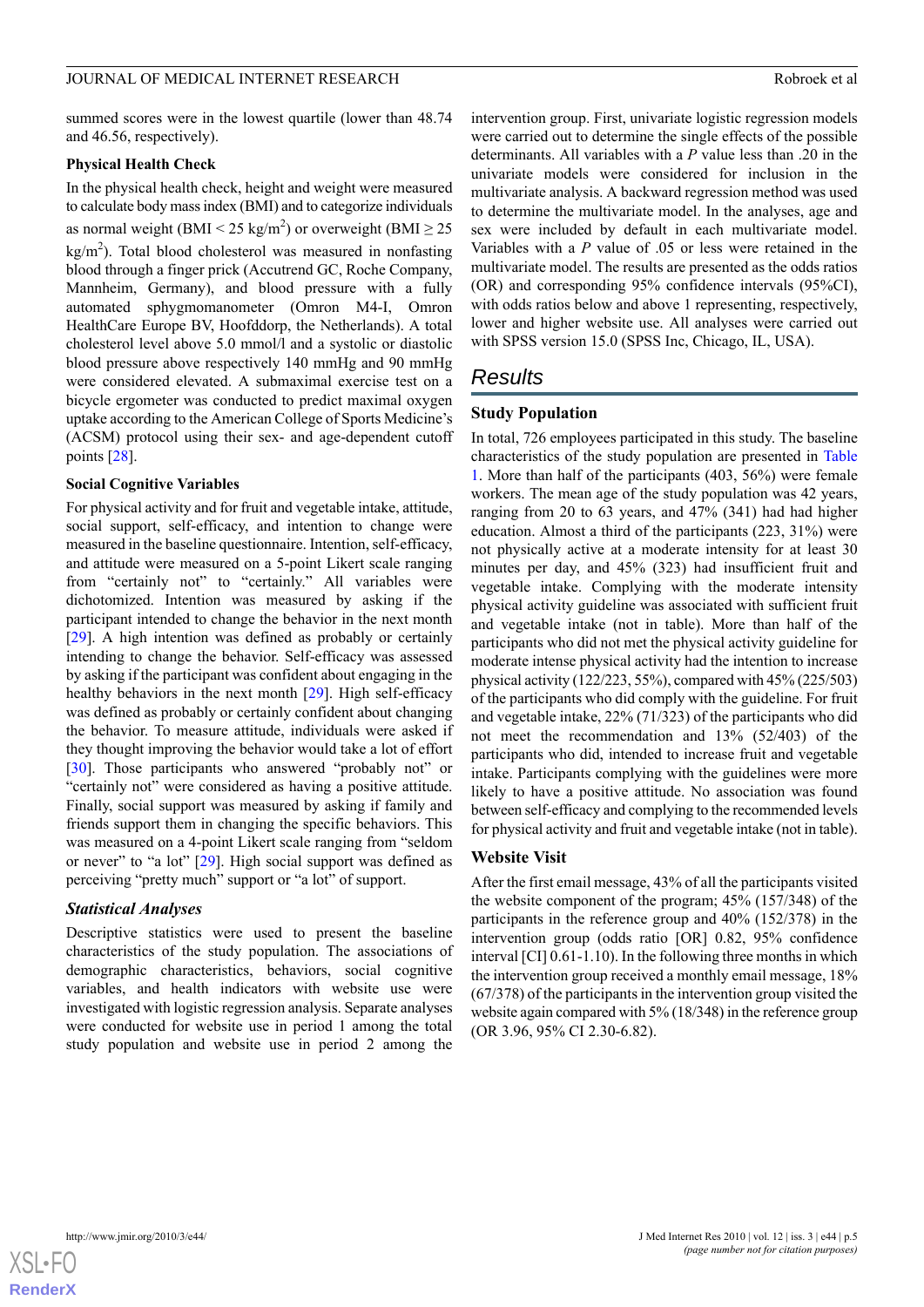<span id="page-5-0"></span>**Table 1.** Baseline characteristics of the total study population and the intervention group in a longitudinal study among 726 employees

|                                         | <b>Total Study Population</b> |        | <b>Intervention Group</b> |        | Reference Group |        |
|-----------------------------------------|-------------------------------|--------|---------------------------|--------|-----------------|--------|
|                                         | $(n = 726)$                   |        | $(n = 378)$               |        | $(n = 348)$     |        |
|                                         | $\mathbf n$                   | $\%$   | $\mathbf n$               | $\%$   | $\mathbf n$     | $\%$   |
| <b>Demographics</b>                     |                               |        |                           |        |                 |        |
| Female gender                           | 403                           | $56\%$ | 209                       | 55%    | 194             | 56%    |
| Age (years)                             |                               |        |                           |        |                 |        |
| $<$ 30                                  | 100                           | 14%    | 56                        | 15%    | 44              | 13%    |
| 30-39                                   | 203                           | 28%    | 94                        | 25%    | 109             | 31%    |
| 40-49                                   | 228                           | $31\%$ | 112                       | $30\%$ | 116             | 33%    |
| $50+$                                   | 194                           | 27%    | 115                       | $31\%$ | 79              | 23%    |
| <b>Education level</b>                  |                               |        |                           |        |                 |        |
| Low                                     | 131                           | 18%    | 60                        | 16%    | 71              | $20\%$ |
| Intermediate                            | 253                           | 35%    | 131                       | $35\%$ | 122             | $35\%$ |
| High                                    | 341                           | 47%    | 186                       | 49%    | 155             | 45%    |
| Dutch ethnicity                         | 615                           | 85%    | 319                       | $85\%$ | 296             | 85%    |
| Married/cohabiting                      | 547                           | 75%    | 285                       | 76%    | 262             | 75%    |
| <b>Behavior</b>                         |                               |        |                           |        |                 |        |
| Insufficient moderate physical activity | 223                           | $31\%$ | 115                       | $31\%$ | 108             | 31%    |
| Insufficient vigorous physical activity | 502                           | 69%    | 258                       | 68%    | 244             | 70%    |
| Insufficient fruit or vegetable intake  | 323                           | 45%    | 159                       | 42%    | 164             | 47%    |
| Smoking                                 | 117                           | 16%    | 60                        | 16%    | 57              | 17%    |
| Excessive alcohol                       | 27                            | $4\%$  | 13                        | $3\%$  | 14              | $4\%$  |
| Social cognitive variables              |                               |        |                           |        |                 |        |
| Physical activity                       |                               |        |                           |        |                 |        |
| Positive attitude                       | 355                           | 49%    | 197                       | 52%    | 158             | 45%    |
| High social support                     | 112                           | 15%    | 55                        | 15%    | 57              | 16%    |
| High self-efficacy                      | 562                           | 77%    | 288                       | 76%    | 274             | 79%    |
| Intention to increase physical activity | 348                           | 48%    | 167                       | 44%    | 181             | 52%    |
| Fruit and vegetable intake              |                               |        |                           |        |                 |        |
| Positive attitude                       | 510                           | $70\%$ | 265                       | $70\%$ | 245             | $71\%$ |
| High social support                     | 91                            | 13%    | 46                        | 12%    | 45              | 13%    |
| High self-efficacy                      | 599                           | 83%    | 319                       | 84%    | 280             | $81\%$ |
| Intention to increase intake            | 124                           | 17%    | 68                        | $18\%$ | 56              | 16%    |
| <b>Health indicators</b>                |                               |        |                           |        |                 |        |
| Overweight/obese                        | 293                           | 40%    | 152                       | 40%    | 141             | 41%    |
| Poor/moderate general health            | 39                            | $5\%$  | 17                        | $5\%$  | 22              | $6\%$  |
| Lowest quartile mental health           | 181                           | 25%    | 97                        | 26%    | 84              | 24%    |
| Lowest quartile physical health         | 181                           | 25%    | 90                        | 24%    | 91              | 26%    |
| Elevated blood pressure                 | 217                           | 30%    | 113                       | 30%    | 104             | 30%    |
| Elevated total cholesterol level        | 301                           | 42%    | 161                       | 43%    | 140             | 41%    |
| Poor predicted maximum oxygen uptake    | 90                            | 13%    | 43                        | 12%    | 47              | 15%    |

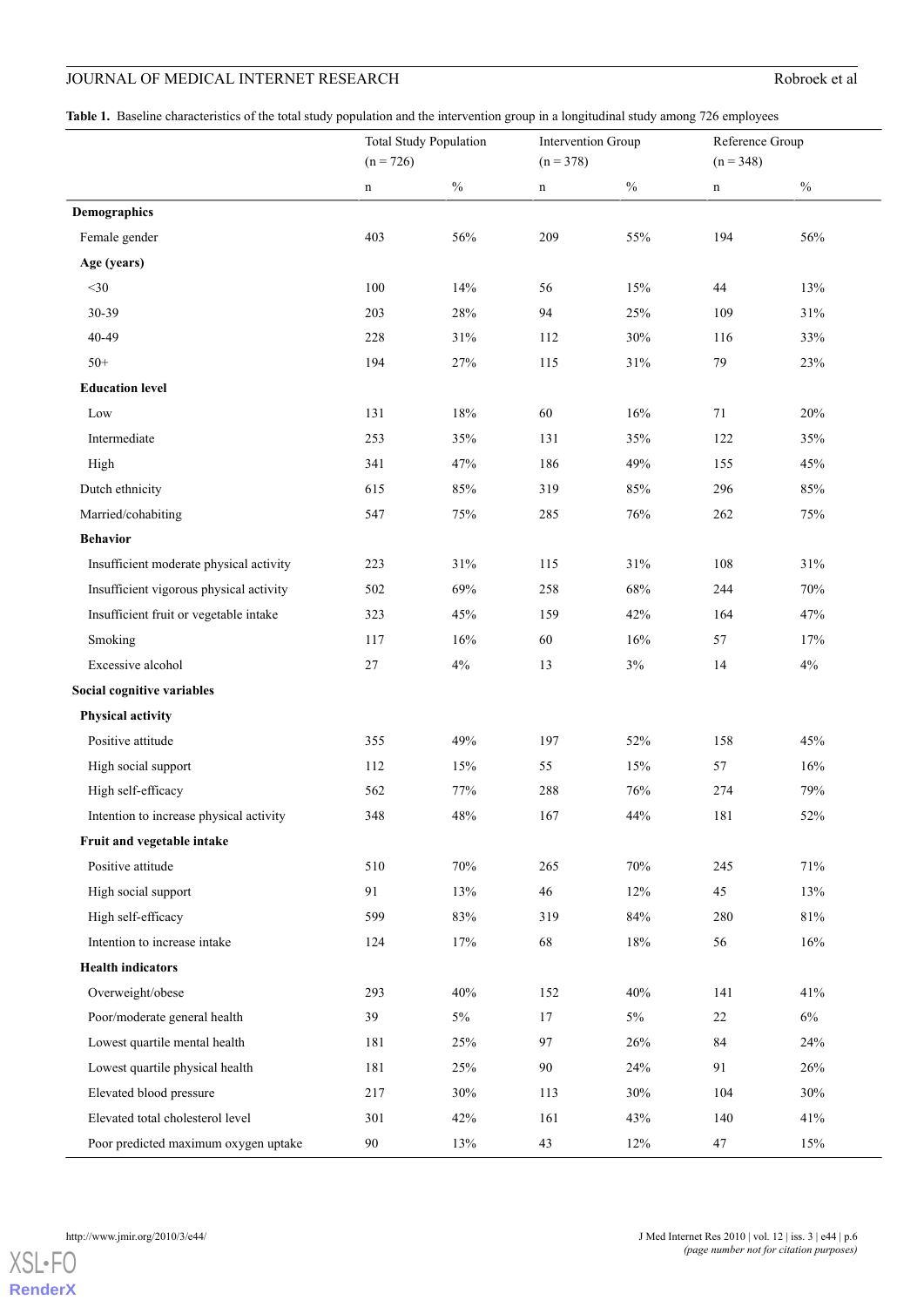# **Correlates of Website Visit**

As shown in the univariate analysis in [Table 2](#page-7-0), older employees (OR 1.89, 95% CI 1.15-3.13), those with a positive attitude toward increasing physical activity level (OR 1.36, 95% CI 1.01-1.83), and those with an elevated cholesterol level (OR 1.51, 95% CI 1.12-2.04) were more likely to visit the website after the first email message, and participants with insufficient moderate-intensity physical activity (OR 0.66, 95% CI 0.47-0.91) were less likely to do so. In the multivariate analysis, sufficient moderate physical activity (OR 0.64, 95% CI 0.46-0.90 for insufficient physical activity) and an elevated

cholesterol level (OR 1.44, 95% CI 1.05-1.98) remained significantly associated with website visit in period 1. Attitude to increase physical activity did not remain statistically significant in the multivariate analysis (OR 1.34, 95% CI 0.98-1.82). [Table 3](#page-9-0) shows that among the participants in the intervention group, those with a positive attitude toward increasing their level of physical activity (OR 0.57, 95% CI 0.33-0.97) and fruit and vegetable intake (OR 0.55, 95% CI 0.32-0.96) were less likely to visit the website in the period with monthly email messages. In the multivariate analysis, only attitude toward increasing physical activity level (OR 0.54, 95% CI 0.31-0.93) remained statistically significant.

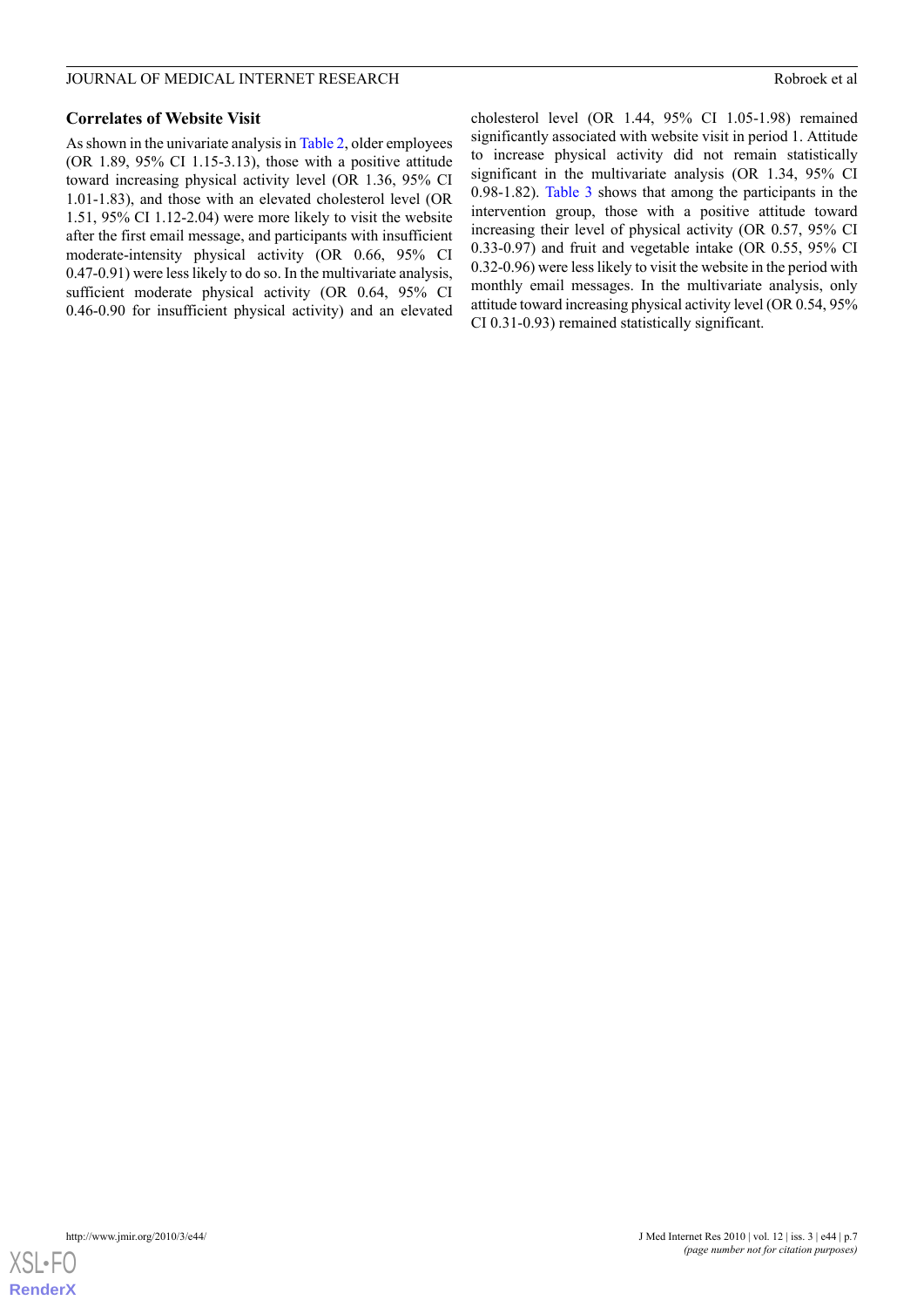<span id="page-7-0"></span>**Table 2.** Univariate and multivariate odds ratios and 95% confidence intervals of individual characteristics, behaviors, social cognitive variables, and health indicators for visiting the website in the first period after the health check ( $n = 726$ )

|                                         | Univariate Analysis |               | Multivariate Analysis |               |  |
|-----------------------------------------|---------------------|---------------|-----------------------|---------------|--|
|                                         | ${\rm OR}$          | 95% CI        | ${\rm OR}$            | 95% CI        |  |
| <b>Demographics</b>                     |                     |               |                       |               |  |
| Female gender                           | 0.93                | $0.69 - 1.25$ | 1.00                  | $0.74 - 1.36$ |  |
| Age (years)                             |                     |               |                       |               |  |
| $<$ 30                                  | 1.00                |               | 1.00                  |               |  |
| 30-39                                   | 1.35                | $0.82 - 2.23$ | 1.35                  | $0.81 - 2.24$ |  |
| 40-49                                   | 1.35                | $0.83 - 2.21$ | 1.18                  | $0.72 - 1.96$ |  |
| $50+$                                   | $1.89^{b}$          | 1.15-3.13     | 1.65                  | 0.97-2.79     |  |
| <b>Education level</b>                  |                     |               |                       |               |  |
| Low                                     | 0.92                | $0.62 - 1.39$ |                       |               |  |
| Intermediate                            | $0.76^{\rm a}$      | $0.55 - 1.06$ |                       |               |  |
| High                                    | 1.00                |               |                       |               |  |
| Dutch ethnicity                         | 0.96                | $0.64 - 1.45$ |                       |               |  |
| Married/cohabiting                      | $1.34^{a}$          | 0.94-1.89     |                       |               |  |
| <b>Behavior</b>                         |                     |               |                       |               |  |
| Insufficient moderate physical activity | $0.66^{b}$          | 0.47-0.91     | $0.64^{b}$            | $0.46 - 0.90$ |  |
| Insufficient vigorous physical activity | 1.01                | $0.73 - 1.39$ |                       |               |  |
| Insufficient fruit or vegetable intake  | 1.01                | $0.75 - 1.36$ |                       |               |  |
| Smoking                                 | $0.71^{\rm a}$      | $0.47 - 1.07$ |                       |               |  |
| Excessive alcohol consumption           | 0.83                | $0.37 - 1.85$ |                       |               |  |
| Social cognitive variables              |                     |               |                       |               |  |
| Physical activity                       |                     |               |                       |               |  |
| Positive attitude                       | $1.36^{b}$          | $1.01 - 1.83$ |                       |               |  |
| High social support                     | 0.84                | $0.55 - 1.27$ |                       |               |  |
| High self-efficacy                      | 1.00                | $0.71 - 1.43$ |                       |               |  |
| Intention to increase physical activity | $1.11\,$            | $0.83 - 1.49$ |                       |               |  |
| Fruit and vegetable intake              |                     |               |                       |               |  |
| Positive attitude                       | 1.22                | $0.88 - 1.69$ |                       |               |  |
| High social support                     | 0.97                | $0.62 - 1.52$ |                       |               |  |
| High self-efficacy                      | 0.89                | $0.60 - 1.31$ |                       |               |  |
| Intention to increase intake            | $0.70^{\rm a}$      | $0.47 - 1.05$ |                       |               |  |
| <b>Health indicators</b>                |                     |               |                       |               |  |
| Overweight/obese                        | 0.96                | $0.71 - 1.30$ |                       |               |  |
| Poor/moderate general health            | 1.29                | $0.68 - 2.46$ |                       |               |  |
| Lowest quartile mental health           | 1.18                | $0.84 - 1.66$ |                       |               |  |
| Lowest quartile physical health         | 0.97                | $0.69 - 0.37$ |                       |               |  |
| Elevated blood pressure                 | 0.82                | $0.59 - 1.13$ |                       |               |  |
| Elevated total cholesterol level        | $1.51^{b}$          | 1.12-2.04     | $1.44^{b}$            | 1.05-1.98     |  |
| Poor predicted maximum oxygen uptake    | 0.83                | $0.53 - 1.31$ |                       |               |  |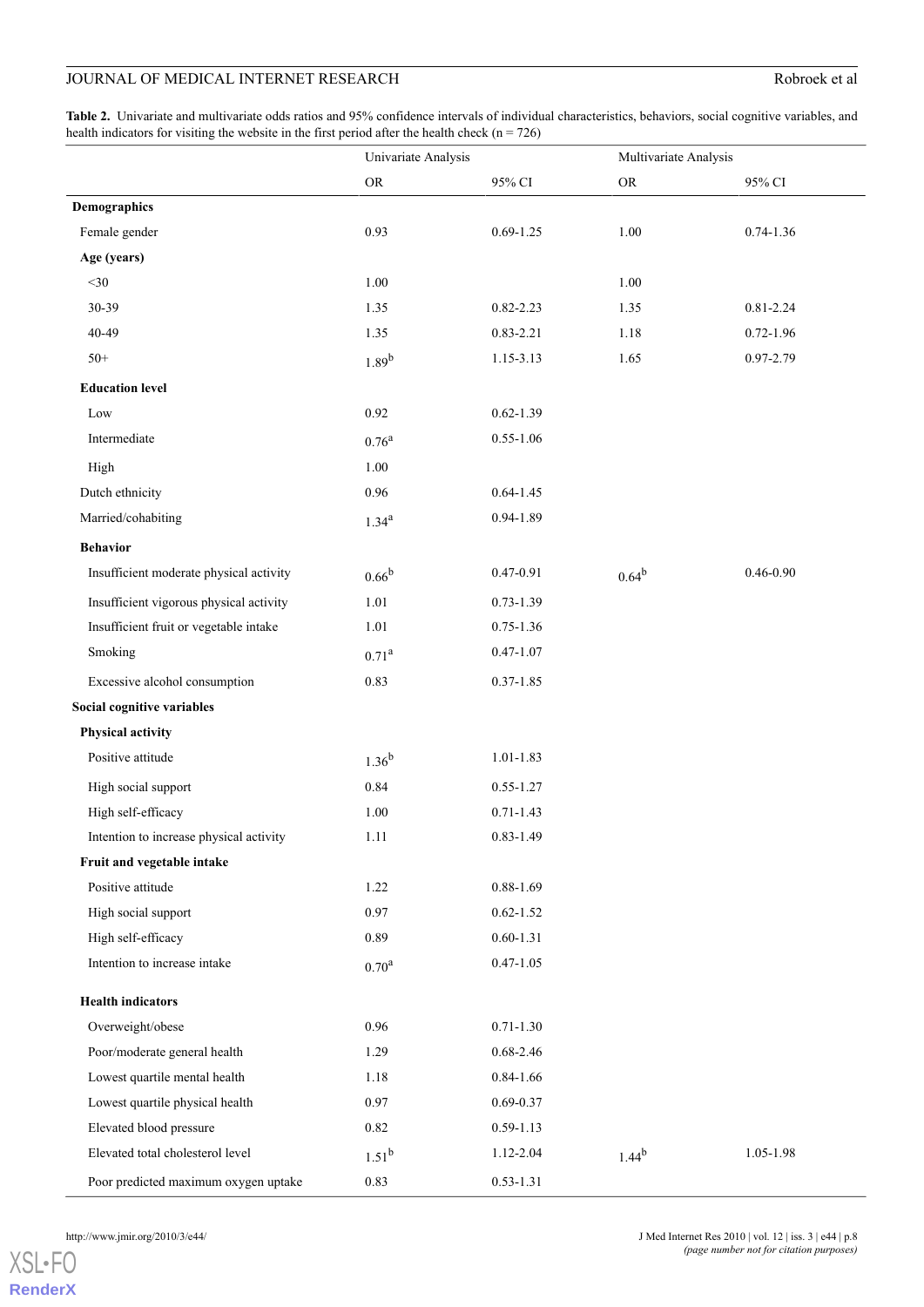${}^{a}P$  < .20, considered for inclusion in the multivariate logistic regression analysis  $\mathrm{^{b}P}$  < .05

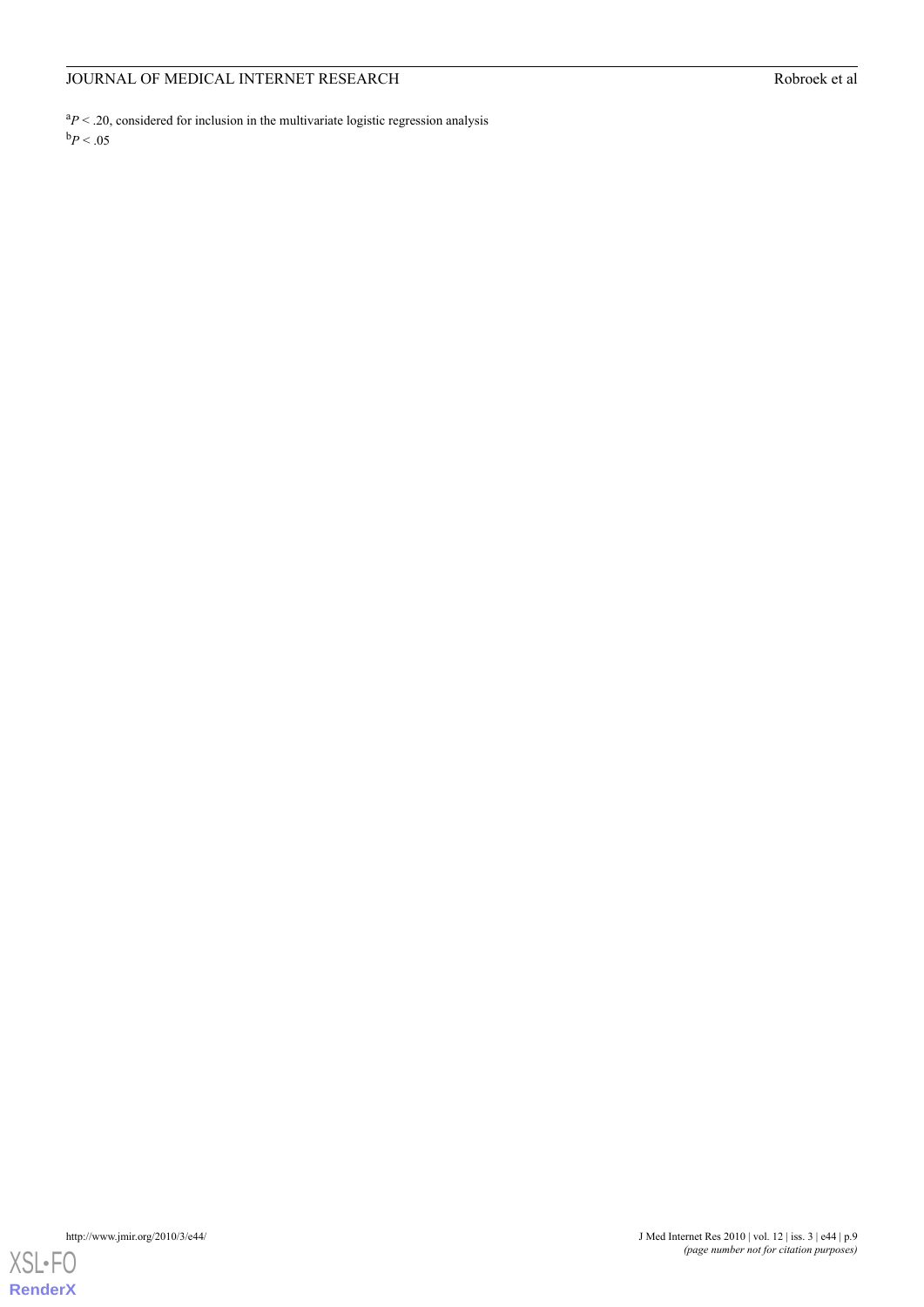<span id="page-9-0"></span>**Table 3.** Characteristics of the intervention group and univariate and multivariate odds ratios and 95% confidence intervals of individual characteristics, behaviors, social cognitive variables, and health indicators for visiting the website in the second period in the intervention group ( $n = 378$ )

|                                         | Univariate Analysis |               | Multivariate Analysis |               |
|-----------------------------------------|---------------------|---------------|-----------------------|---------------|
|                                         | ${\rm OR}$          | 95% CI        | ${\rm OR}$            | 95% CI        |
| Demographics                            |                     |               |                       |               |
| Female gender                           | 1.32                | $0.77 - 2.27$ | 1.35                  | 0.78-2.33     |
| Age (years)                             |                     |               |                       |               |
| $<$ 30                                  | 1.00                |               | 1.00                  |               |
| 30-39                                   | 0.97                | 0.39-2.39     | 1.02                  | $0.41 - 2.54$ |
| 40-49                                   | 1.26                | 0.54-2.97     | 1.47                  | $0.62 - 3.52$ |
| $50+$                                   | 1.14                | 0.49-2.69     | 1.37                  | $0.57 - 3.28$ |
| <b>Education level</b>                  |                     |               |                       |               |
| Low                                     | 0.57                | $0.24 - 1.36$ |                       |               |
| Intermediate                            | 1.04                | 0.59-1.84     |                       |               |
| High                                    | 1.00                |               |                       |               |
| Dutch ethnicity                         | 1.05                | $0.50 - 2.20$ |                       |               |
| Married/cohabiting                      | 1.01                | $0.54 - 1.87$ |                       |               |
| <b>Behavior</b>                         |                     |               |                       |               |
| Insufficient moderate physical activity | 1.06                | $0.60 - 1.87$ |                       |               |
| Insufficient vigorous physical activity | 0.86                | $0.49 - 1.51$ |                       |               |
| Insufficient fruit or vegetable intake  | $1.45^{\rm a}$      | 0.85-2.46     |                       |               |
| Smoking                                 | $0.46^{a}$          | $0.19 - 1.13$ |                       |               |
| Excessive alcohol consumption           | 0.41                | $0.05 - 3.24$ |                       |               |
| Social cognitive variables              |                     |               |                       |               |
| Physical activity                       |                     |               |                       |               |
| Positive attitude                       | $0.57^{\rm b}$      | 0.33-0.97     | $0.54^{b}$            | $0.31 - 0.93$ |
| High social support                     | $0.80\,$            | $0.36 - 1.78$ |                       |               |
| High self-efficacy                      | 0.83                | $0.45 - 1.51$ |                       |               |
| Intention to increase physical activity | 1.11                | $0.65 - 1.89$ |                       |               |
| Fruit and vegetable intake              |                     |               |                       |               |
| Positive attitude                       | $0.55^{b}$          | $0.32 - 0.96$ |                       |               |
| High social support                     | $0.42^{\rm a}$      | $0.14 - 1.20$ |                       |               |
| High self-efficacy                      | 1.07                | $0.51 - 2.25$ |                       |               |
| Intention to increase intake            | 0.89                | $0.44 - 1.80$ |                       |               |
| <b>Health indicators</b>                |                     |               |                       |               |
| Overweight/obese                        | 1.27                | $0.75 - 2.17$ |                       |               |
| Poor/moderate general health            | 0.99                | 0.28-3.54     |                       |               |
| Lowest quartile mental health           | $0.65^{\rm a}$      | $0.34 - 1.24$ |                       |               |
| Lowest quartile physical health         | 1.01                | $0.55 - 1.89$ |                       |               |
| Elevated blood pressure                 | 0.75                | $0.41 - 1.38$ |                       |               |
| Elevated total cholesterol level        | 0.89                | $0.52 - 1.52$ |                       |               |
| Poor predicted maximum oxygen uptake    | 0.56                | $0.21 - 1.47$ |                       |               |

 ${}^{a}P$  < .20, considered for inclusion in the multivariate logistic regression analysis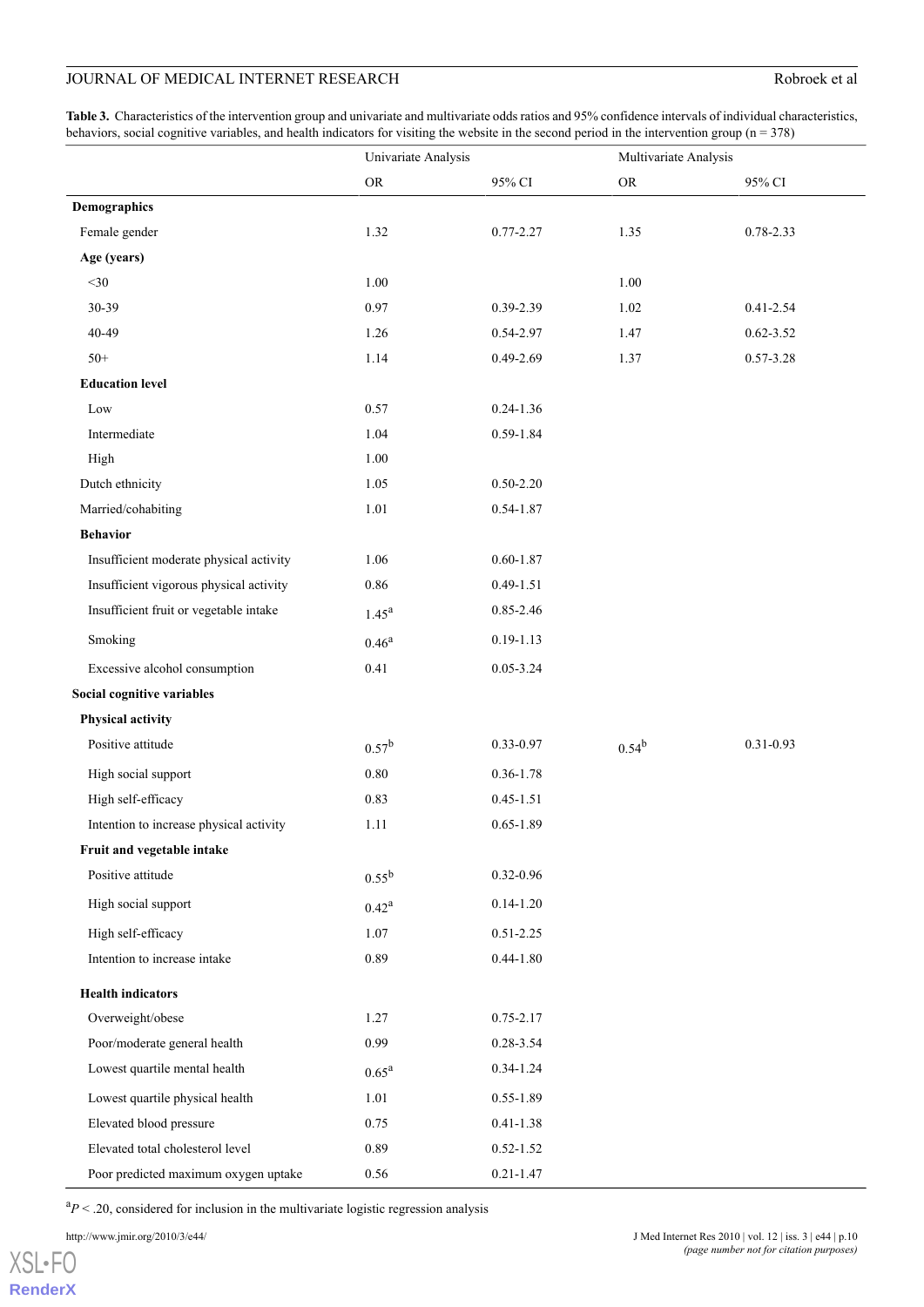# **Use of Interactive Website Elements in the Intervention Condition**

Of the website visitors in the intervention group, 11% (41/378) used the self-monitors or the FFQ, and 2% (8/378) contacted a professional via the website [\(Figure 2\)](#page-3-0). [Table 4](#page-11-0) shows that

female workers were more likely to use the self-monitor or fat FFQ compared with male workers (OR 2.36, 95% CI 1.14-4.90). As for website use in period 2, those workers with a positive attitude toward increasing their physical activity level were less likely to visit the website to use the specific website functionalities (OR 0.50, 95% CI 0.25-0.99).

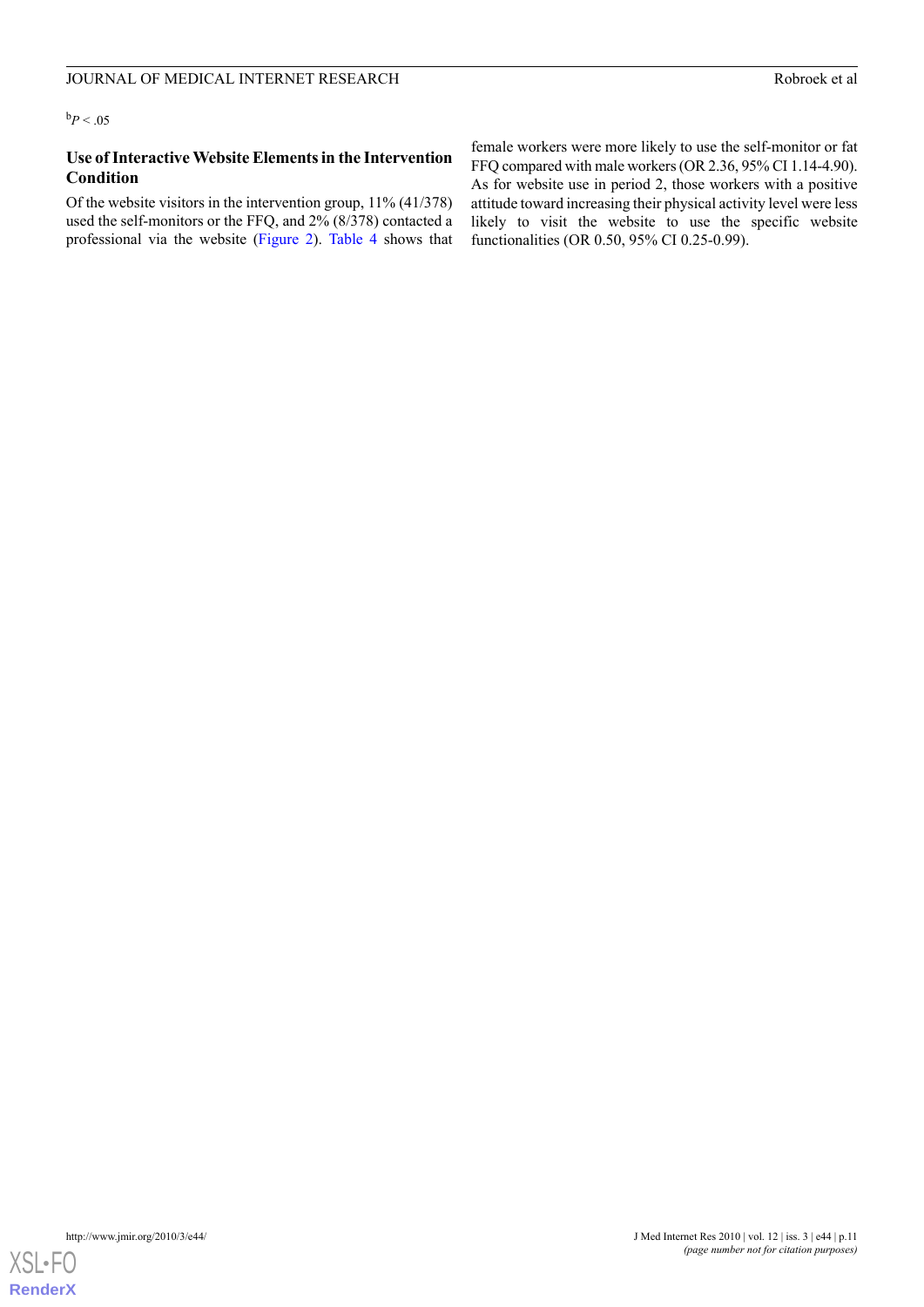<span id="page-11-0"></span>**Table 4.** Univariate and multivariate odds ratios and 95% confidence intervals of individual characteristics, behaviors, social cognitive variables, and health indicators for self-monitor and fat FFQ use in the intervention group (n=378)

|                                         | Univariate Analysis |               | Multivariate Analysis |               |
|-----------------------------------------|---------------------|---------------|-----------------------|---------------|
|                                         | ${\rm OR}$          | 95% CI        | ${\rm OR}$            | 95% CI        |
| <b>Demographics</b>                     |                     |               |                       |               |
| Female gender                           | $2.41^{b}$          | 1.17-4.96     | $2.36^{b}$            | 1.14-4.90     |
| Age (years)                             |                     |               |                       |               |
| $<$ 30                                  | 1.00                |               | 1.00                  |               |
| 30-39                                   | 0.93                | 0.34-2.55     | 0.99                  | 0.36-2.77     |
| 40-49                                   | 0.92                | 0.35-2.45     | 1.09                  | $0.40 - 2.98$ |
| $50+$                                   | 0.67                | $0.24 - 1.86$ | 0.85                  | $0.30 - 2.43$ |
| <b>Education level</b>                  |                     |               |                       |               |
| Low                                     | 0.87                | 0.34-2.28     |                       |               |
| Intermediate                            | 0.94                | $0.46 - 1.93$ |                       |               |
| High                                    | 1.00                |               |                       |               |
| Dutch ethnicity                         | 1.77                | $0.61 - 5.17$ |                       |               |
| Married/cohabiting                      | 1.00                | $0.47 - 2.13$ |                       |               |
| <b>Behavior</b>                         |                     |               |                       |               |
| Insufficient moderate physical activity | 1.21                | $0.61 - 2.40$ |                       |               |
| Insufficient vigorous physical activity | 1.00                | $0.50 - 2.01$ |                       |               |
| Insufficient fruit or vegetable intake  | $1.69^{a}$          | 0.88-3.24     |                       |               |
| Smoking                                 | 0.54                | $0.19 - 1.58$ |                       |               |
| Excessive alcohol consumption           | 0.68                | $0.09 - 5.35$ |                       |               |
| Social cognitive variables              |                     |               |                       |               |
| Physical activity                       |                     |               |                       |               |
| Positive attitude                       | $0.49^{b}$          | $0.25 - 0.96$ | 0.50 <sup>b</sup>     | 0.25-0.99     |
| High social support                     | $0.80\,$            | $0.30 - 2.13$ |                       |               |
| High self-efficacy                      | 0.73                | $0.36 - 1.49$ |                       |               |
| Intention to increase physical activity | 1.37                | $0.72 - 2.63$ |                       |               |
| Fruit and vegetable intake              |                     |               |                       |               |
| Positive attitude                       | $0.63^{\rm a}$      | $0.32 - 1.24$ |                       |               |
| High social support                     | $0.34^{a}$          | $0.08 - 1.46$ |                       |               |
| High self-efficacy                      | 1.09                | 0.44-2.72     |                       |               |
| Intention to increase intake            | 1.33                | $0.60 - 2.92$ |                       |               |
| <b>Health indicators</b>                |                     |               |                       |               |
| Overweight/obese                        | 0.94                | $0.48 - 1.83$ |                       |               |
| Poor/moderate general health            | 1.82                | $0.50 - 6.63$ |                       |               |
| Lowest quartile mental health           | 0.93                | 0.44-1.97     |                       |               |
| Lowest quartile physical health         | 1.37                | $0.67 - 2.82$ |                       |               |
| Elevated blood pressure                 | $0.45^{\rm a}$      | $0.19 - 1.05$ |                       |               |
| Elevated total cholesterol level        | 1.06                | $0.55 - 2.03$ |                       |               |
| Poor predicted maximum oxygen uptake    | 1.63                | $0.67 - 3.96$ |                       |               |

 ${}^{a}P$  < .20, considered for inclusion in the multivariate logistic regression analysis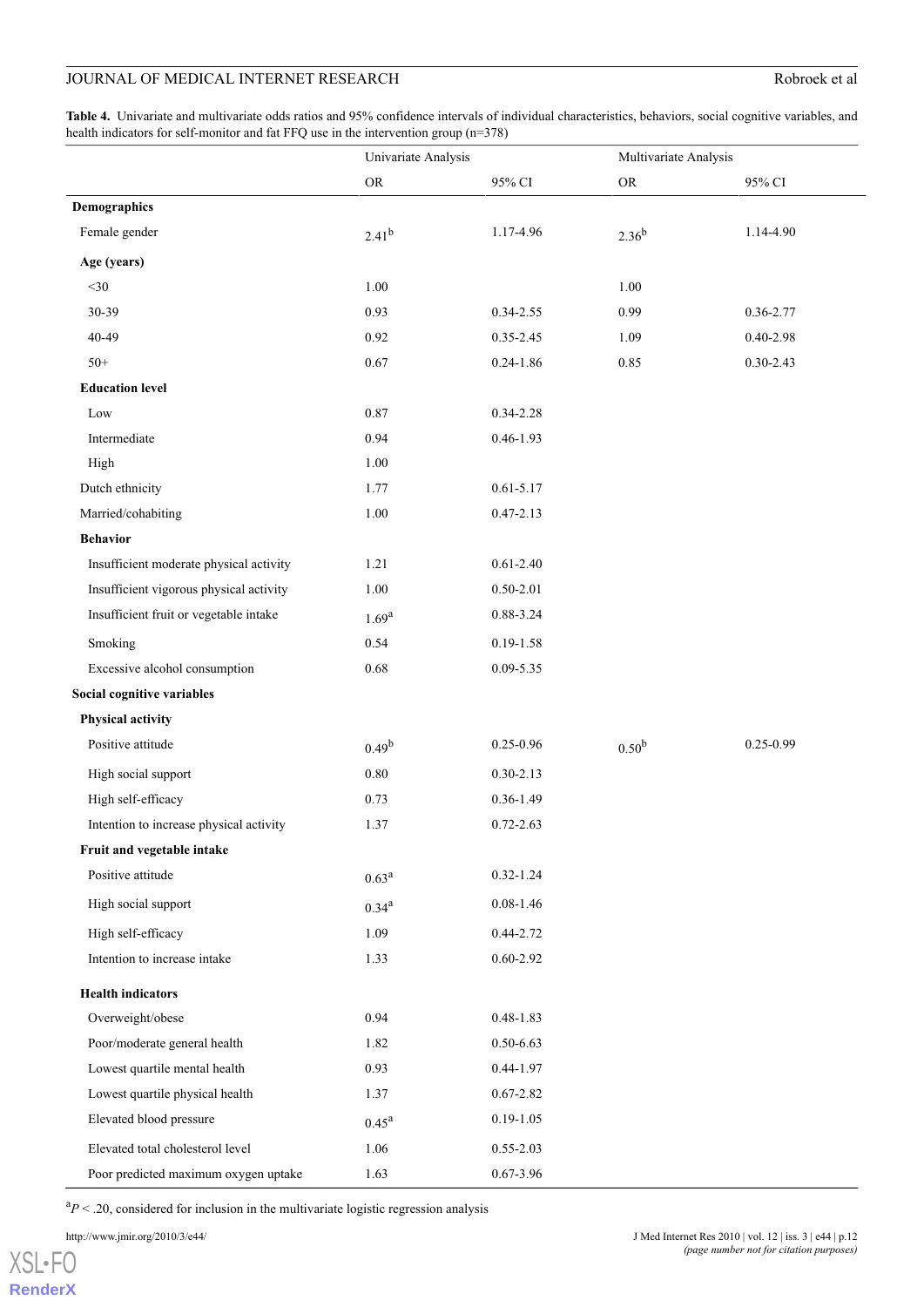$\rm ^{b}P$  < .05

# *Discussion*

In this study, we examined the use of the website component of a worksite physical activity and nutrition promotion program. In total, 43% of the participants visited the website after an email to promote website visits to view their personal health results and the personal advice based on the baseline questionnaire. Participants who did not meet the recommended level of physical activity were less likely to visit the website, whereas individuals with an elevated total cholesterol level were more likely to visit the website. Participants in the intervention group visited the website more often during a 3-month period than those in the reference group (18% versus 5%). Participants with a positive attitude toward increasing physical activity were less likely to use self-monitors for tracking their behavior and to complete the fat FFQ to receive tailored advice. Compared with male workers, more female workers visited the website to monitor their behavior and/or weight or to receive tailored advice on fat intake.

# **Website Visits**

Compared to previous studies, website visiting after the first email reminder was relatively high [\[6](#page-13-4),[8\]](#page-13-2). The face-to-face contact may have had a positive influence and may be one of the reasons for the relatively high initial number of visitors. However, website use was not optimal, since it was intended that all participants would visit the website. By not using the website component, a substantial part of the study group was not exposed to the content provided on the website. Leslie et al [[31\]](#page-14-20) found in a study investigating a physical activity website in the workplace setting that a comparable 46% of the participating employees visited the website at least once. There are studies, however, that have found higher levels of website usage. Ware and colleagues  $[13]$  $[13]$ , for example, found in a study with a face-to-face contact and an Internet-delivered physical activity and weight management program that 78% of the participants were still using the website after 12 weeks. An important difference between our study and the study of Ware and colleagues is the role of the initial contact. In our study, the face-to-face contact consisted of feedback of test results and personal advice, while in the study of Ware it was a screening and an information session on how to use the Internet-delivered program. One of the explanations for the lower usage level in our study may be that people participated in the study primarily to get insight into their health status (cholesterol level and blood pressure) and that they were less interested in changing their behavior. The fact that participants could visit the website component after a series of tests and advice based on these tests in a face-to-face contact may have made it less relevant for them to visit the website to review their results and to obtain additional advice and information about a healthy lifestyle. Another explanation might be a lack of new content on the website. It has been suggested by experts as well as potential users that the provision of regular new content could be an important factor in encouraging website use [[17](#page-14-6)[,18](#page-14-7)].

#### **Correlates of Website Visits**

Participants with an elevated cholesterol level were more likely to visit the website, which may indicate that visiting the website component was relevant for participants with less favorable test outcomes. In contrast, in the month after the email to promote website use was sent, individuals meeting the physical activity guideline were more likely to visit the website. Verheijden et al [[8\]](#page-13-2) also reported contradictory findings, with more participation among people with healthier lifestyles and among overweight or obese participants. It could be hypothesized that those with poorer outcomes on health indicators had a higher risk perception as compared with those not complying with lifestyle recommendations. However, elevated cholesterol level was the only health indicator associated with website use, and this finding was not corroborated by other health indicators such as blood pressure and self-reported health and, thus, the finding that elevated cholesterol level was associated with website use may be spurious. The finding that participants not meeting the physical activity guideline were less likely to use the website might be related to the communication to encourage the individual to change their behavior. However, this lower website use was only found in the first period and not in the period with monthly email messages. Based on our results, no consistent higher participation was found among those with healthier behaviors, and, thus, a health-based selection in website use could not be demonstrated.

# **Use of Interactive Website Elements in the Intervention Condition**

In line with other studies, we found that Internet access in the following 3 months was low  $[5-8]$  $[5-8]$  $[5-8]$ . Even though the 3 email reminders sent in this period resulted in a higher percentage of website visits compared with the reference group, only 18% visited the website. The difference between the reference group and the intervention group provides evidence that monthly email messages function as a prompt to visit the website; however, it may be a weak prompt. Ware et al found a high repeated participation with an Internet-delivered program using an accelerometer and weighing scale as monitoring devices [[13\]](#page-14-3). The availability of such devices might increase compliance with the use of self-monitors. Experts have suggested that the possibility to monitor progress could be a factor to encourage website use [\[17](#page-14-6)]. In a focus group, study participants mentioned that the possibility of asking questions on a website for behavior change would increase use [[32\]](#page-14-21). However, the findings of our study do not seem to support these notions. We do not know, however, why participants visited the website again in the 3-month period. Additional qualitative information of website use may shed more light on this in future studies.

Participants with a positive attitude (ie, those who thought that it would not take a lot of effort to increase physical activity and fruit and vegetables intake) were less likely to track their behavior or to obtain tailored advice on fat intake. This may indicate that they did not need the website component to visit it again. Whereas women and men did not differ with respect to website visits, more women used the website to track their behavior or to obtain tailored advice on fat intake. In a



 $XS$  $\cdot$ FC **[RenderX](http://www.renderx.com/)**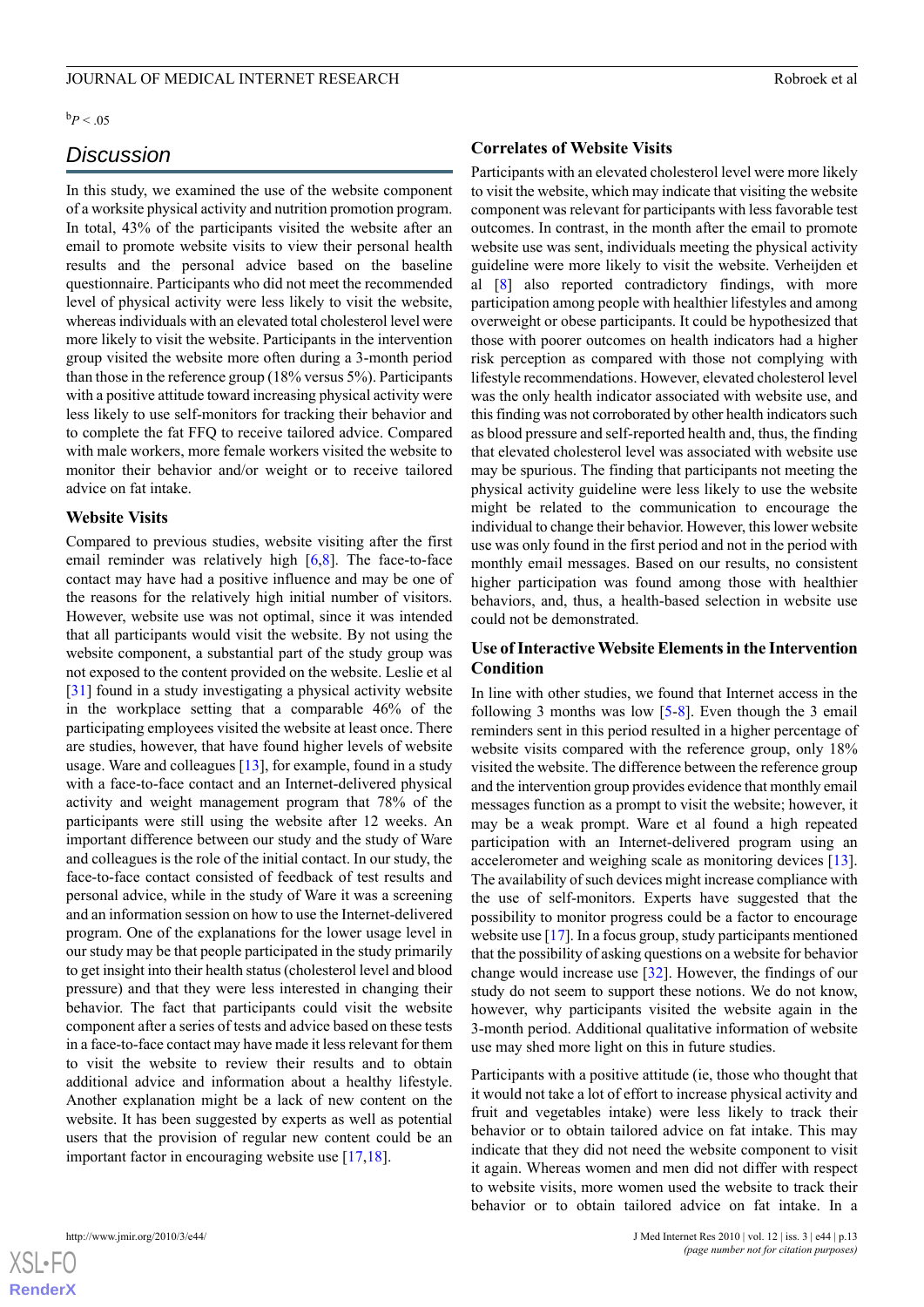### JOURNAL OF MEDICAL INTERNET RESEARCH ROBROR CONSTRUCTION AND ROBROR ROBROR ROBROR AND ROBROR ROBROR ROBROR AND

systematic review on participation in worksite health promotion programs, a higher initial participation among female workers was found except for programs offering access to a fitness centre [[33\]](#page-15-0). Other studies have also reported a higher participation among women in Internet-delivered programs [\[2](#page-13-5),[8,](#page-13-2)[34](#page-15-1)]. This may be explained by a higher interest in health issues among women  $[14]$  $[14]$ .

# **Limitations**

This study has some limitations. First, 2 measures of website use are reported: website access and the use of a self-monitor and a fat questionnaire to obtain tailored advice. These measures do not provide any information as to what extent the participants actually read the available information or how much time they spent on the website. Second, because of the combination of the website component with a face-to-face contact, we cannot generalize the results to website use of programs without face-to-face contact in the worksite settings. Third, departments within workplaces instead of individuals or workplaces were randomized. Since employees do not share their work space with employees from other departments, we do not think contamination was a major issue in our study. Furthermore, the programs for the intervention and reference groups were quite similar, with both groups having the opportunity to participate in a face-to-face contact and to use the website. Therefore, it

would be difficult for a participant to find out that different programs were offered. Fourth, the participation levels as well as the populations of the participating workplaces differed. Not all employees had equivalent access and use of computers and email during their workday. Therefore, we estimated for all occupations in the study population if the work is primarily done using a computer. The group spending a major part of the day with computer work was not found to have an increased website use compared with workers with less or no computer work. Strengths of the study were that the user statistics are linked to the individual level and the availability of objective health indicators.

# **Conclusion**

This study demonstrated that almost half of the participants used the website component of a worksite physical activity and healthy nutrition promotion program in the period after a face-to-face contact with personal advice. Monthly email messages were a prompt to visit the website. However, over the longer term, low use was found in this target group. More women than men used the website to obtain personalized advice for behavior change. No consistent higher participation was found among those with healthier behaviors. This health promotion program did not provide an indication that healthier subjects are more susceptible to health promotion.

# **Acknowledgments**

The Netherlands Organization for Health Research and Development (ZonMw) funded this study. (ZonMw project number: 62300039).

# **Conflicts of Interest**

<span id="page-13-0"></span>Dennis Lindeboom is employed at Lifeguard Inc, which developed and has proprietary interests in the program described in this paper. All analyses for the article were supervised and performed by personnel not part of Lifeguard Inc.

# <span id="page-13-5"></span>**References**

- 1. Kroeze W, Werkman A, Brug J. A systematic review of randomized trials on the effectiveness of computer-tailored education on physical activity and dietary behaviors. Ann Behav Med 2006 Jun;31(3):205-223. [doi: [10.1207/s15324796abm3103\\_2](http://dx.doi.org/10.1207/s15324796abm3103_2)] [Medline: [16700634](http://www.ncbi.nlm.nih.gov/entrez/query.fcgi?cmd=Retrieve&db=PubMed&list_uids=16700634&dopt=Abstract)]
- 2. van den Berg MH, Schoones JW, Vliet Vlieland TP. Internet-based physical activity interventions: a systematic review of the literature. J Med Internet Res 2007;9(3):e26 [[FREE Full text\]](http://www.jmir.org/2007/3/e26/) [doi: [10.2196/jmir.9.3.e26\]](http://dx.doi.org/10.2196/jmir.9.3.e26) [Medline: [17942388\]](http://www.ncbi.nlm.nih.gov/entrez/query.fcgi?cmd=Retrieve&db=PubMed&list_uids=17942388&dopt=Abstract)
- <span id="page-13-1"></span>3. Vandelanotte C, Spathonis KM, Eakin EG, Owen N. Website-delivered physical activity interventions a review of the literature. Am J Prev Med 2007 Jul;33(1):54-64. [doi: [10.1016/j.amepre.2007.02.041\]](http://dx.doi.org/10.1016/j.amepre.2007.02.041) [Medline: [17572313](http://www.ncbi.nlm.nih.gov/entrez/query.fcgi?cmd=Retrieve&db=PubMed&list_uids=17572313&dopt=Abstract)]
- <span id="page-13-4"></span>4. Wantland DJ, Portillo CJ, Holzemer WL, Slaughter R, McGhee EM. The effectiveness of Web-based vs. non-Web-based interventions: a meta-analysis of behavioral change outcomes. J Med Internet Res 2004 Nov 10;6(4):e40 [\[FREE Full text](http://www.jmir.org/2004/4/e40/)] [doi: [10.2196/jmir.6.4.e40](http://dx.doi.org/10.2196/jmir.6.4.e40)] [Medline: [15631964\]](http://www.ncbi.nlm.nih.gov/entrez/query.fcgi?cmd=Retrieve&db=PubMed&list_uids=15631964&dopt=Abstract)
- <span id="page-13-2"></span>5. Norman GJ, Zabinski MF, Adams MA, Rosenberg DE, Yaroch AL, Atienza AA. A review of eHealth interventions for physical activity and dietary behavior change. Am J Prev Med 2007 Oct;33(4):336-345 [[FREE Full text\]](http://pubmedcentralcanada.ca/articlerender.cgi?tool=pubmed&pubmedid=17888860) [doi: [10.1016/j.amepre.2007.05.007\]](http://dx.doi.org/10.1016/j.amepre.2007.05.007) [Medline: [17888860\]](http://www.ncbi.nlm.nih.gov/entrez/query.fcgi?cmd=Retrieve&db=PubMed&list_uids=17888860&dopt=Abstract)
- <span id="page-13-3"></span>6. Eysenbach G. The law of attrition. J Med Internet Res 2005;7(1):e11 [\[FREE Full text](http://www.jmir.org/2005/1/e11/)] [doi: [10.2196/jmir.7.1.e11](http://dx.doi.org/10.2196/jmir.7.1.e11)] [Medline: [15829473](http://www.ncbi.nlm.nih.gov/entrez/query.fcgi?cmd=Retrieve&db=PubMed&list_uids=15829473&dopt=Abstract)]
- 7. Im EO, Chee W. Methodological issues in the recruitment of ethnic minority subjects to research via the Internet: a discussion paper. Int J Nurs Stud 2005 Nov;42(8):923-929. [doi: [10.1016/j.ijnurstu.2005.01.002](http://dx.doi.org/10.1016/j.ijnurstu.2005.01.002)] [Medline: [16210030\]](http://www.ncbi.nlm.nih.gov/entrez/query.fcgi?cmd=Retrieve&db=PubMed&list_uids=16210030&dopt=Abstract)
- 8. Verheijden MW, Jans MP, Hildebrandt VH, Hopman-Rock M. Rates and determinants of repeated participation in a web-based behavior change program for healthy body weight and healthy lifestyle. J Med Internet Res 2007;9(1):e1 [\[FREE](http://www.jmir.org/2007/1/e1/) [Full text](http://www.jmir.org/2007/1/e1/)] [doi: [10.2196/jmir.9.1.e1\]](http://dx.doi.org/10.2196/jmir.9.1.e1) [Medline: [17478410](http://www.ncbi.nlm.nih.gov/entrez/query.fcgi?cmd=Retrieve&db=PubMed&list_uids=17478410&dopt=Abstract)]
- 9. Glasgow RE, Vogt TM, Boles SM. Evaluating the public health impact of health promotion interventions: the RE-AIM framework. Am J Public Health 1999 Sep;89(9):1322-1327 [\[FREE Full text\]](http://www.ncbi.nlm.nih.gov/pmc/articles/pmid/10474547/?tool=pubmed) [Medline: [10474547](http://www.ncbi.nlm.nih.gov/entrez/query.fcgi?cmd=Retrieve&db=PubMed&list_uids=10474547&dopt=Abstract)]

 $XS$  $\cdot$ FC **[RenderX](http://www.renderx.com/)**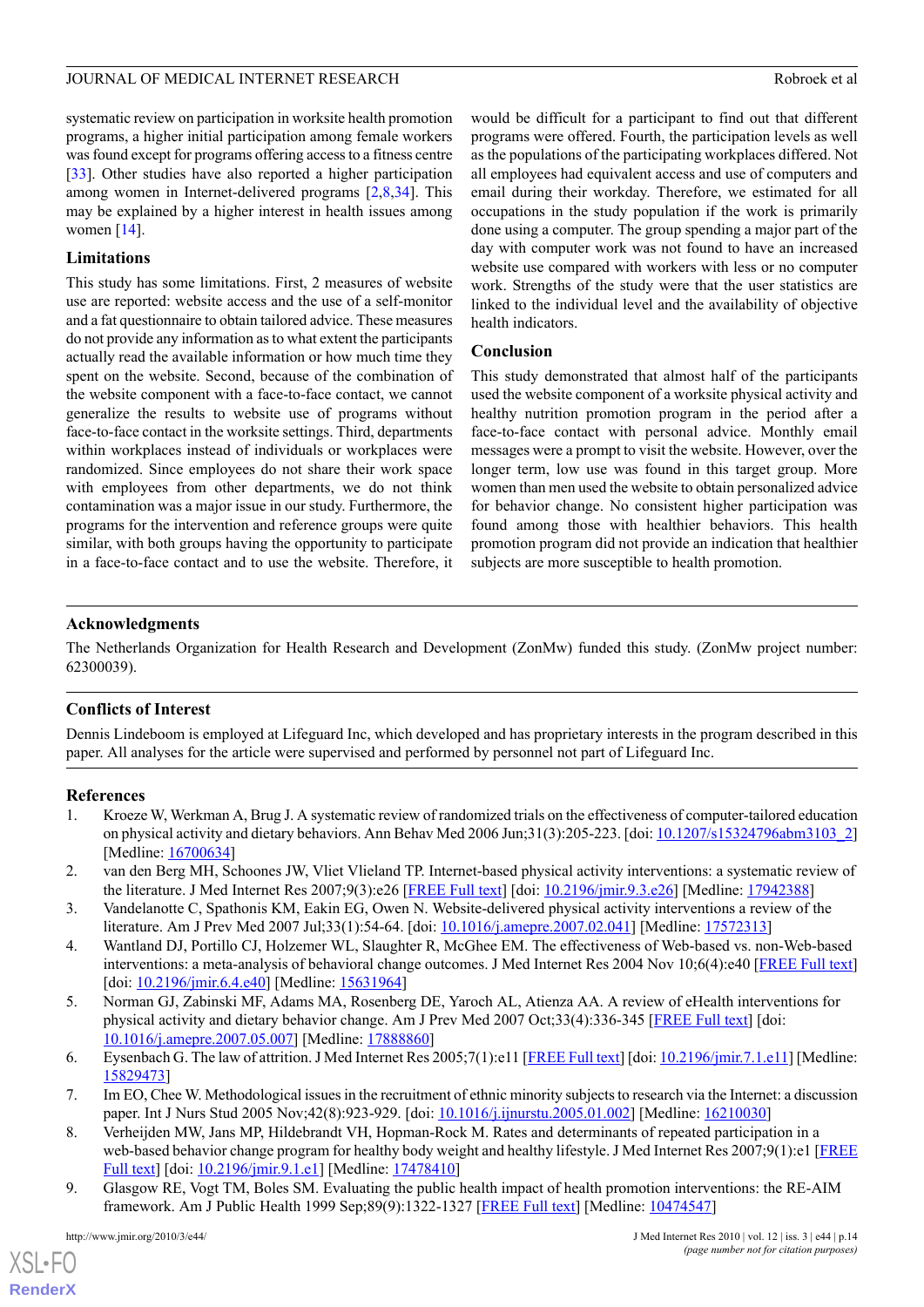# JOURNAL OF MEDICAL INTERNET RESEARCH ROBROR CONSTRUCTION AND ROBROR ROBROR ROBROR AND ROBROR ROBROR ROBROR AND

- <span id="page-14-0"></span>10. Danaher BG, Boles SM, Akers L, Gordon JS, Severson HH. Defining participant exposure measures in Web-based health behavior change programs. J Med Internet Res 2006;8(3):e15 [\[FREE Full text\]](http://www.jmir.org/2006/3/e15/) [doi: [10.2196/jmir.8.3.e15](http://dx.doi.org/10.2196/jmir.8.3.e15)] [Medline: [16954125](http://www.ncbi.nlm.nih.gov/entrez/query.fcgi?cmd=Retrieve&db=PubMed&list_uids=16954125&dopt=Abstract)]
- <span id="page-14-2"></span><span id="page-14-1"></span>11. Dishman RK, Oldenburg B, O'Neal H, Shephard RJ. Worksite physical activity interventions. Am J Prev Med 1998 Nov;15(4):344-361. [Medline: [9838977](http://www.ncbi.nlm.nih.gov/entrez/query.fcgi?cmd=Retrieve&db=PubMed&list_uids=9838977&dopt=Abstract)]
- 12. Hunt MK, Stoddard AM, Barbeau E, Goldman R, Wallace L, Gutheil C, et al. Cancer prevention for working class, multiethnic populations through small businesses: the healthy directions study. Cancer Causes Control 2003 Oct;14(8):749-760. [Medline: [14674739](http://www.ncbi.nlm.nih.gov/entrez/query.fcgi?cmd=Retrieve&db=PubMed&list_uids=14674739&dopt=Abstract)]
- <span id="page-14-4"></span><span id="page-14-3"></span>13. Ware LJ, Hurling R, Bataveljic O, Fairley BW, Hurst TL, Murray P, et al. Rates and determinants of uptake and use of an internet physical activity and weight management program in office and manufacturing work sites in England: cohort study. J Med Internet Res 2008;10(4):e56 [\[FREE Full text\]](http://www.jmir.org/2008/4/e56/) [doi: [10.2196/jmir.1108](http://dx.doi.org/10.2196/jmir.1108)] [Medline: [19117828\]](http://www.ncbi.nlm.nih.gov/entrez/query.fcgi?cmd=Retrieve&db=PubMed&list_uids=19117828&dopt=Abstract)
- 14. Brug J, Oenema A, Campbell M. Past, present, and future of computer-tailored nutrition education. Am J Clin Nutr 2003 Apr;77(4 Suppl):1028S-1034S [\[FREE Full text\]](http://www.ajcn.org/cgi/pmidlookup?view=long&pmid=12663313) [Medline: [12663313\]](http://www.ncbi.nlm.nih.gov/entrez/query.fcgi?cmd=Retrieve&db=PubMed&list_uids=12663313&dopt=Abstract)
- <span id="page-14-5"></span>15. Spittaels H, De Bourdeaudhuij I, Brug J, Vandelanotte C. Effectiveness of an online computer-tailored physical activity intervention in a real-life setting. Health Educ Res 2007 Jun;22(3):385-396 [[FREE Full text](http://her.oxfordjournals.org/cgi/pmidlookup?view=long&pmid=16971674)] [doi: [10.1093/her/cyl096](http://dx.doi.org/10.1093/her/cyl096)] [Medline: [16971674](http://www.ncbi.nlm.nih.gov/entrez/query.fcgi?cmd=Retrieve&db=PubMed&list_uids=16971674&dopt=Abstract)]
- <span id="page-14-6"></span>16. Brouwer W, Oenema A, Raat H, Crutzen R, de Nooijer J, de Vries NK, et al. Characteristics of visitors and revisitors to an Internet-delivered computer-tailored lifestyle intervention implemented for use by the general public. Health Educ Res 2010 Aug;25(4):585-595. [doi: [10.1093/her/cyp063](http://dx.doi.org/10.1093/her/cyp063)] [Medline: [19897515](http://www.ncbi.nlm.nih.gov/entrez/query.fcgi?cmd=Retrieve&db=PubMed&list_uids=19897515&dopt=Abstract)]
- <span id="page-14-7"></span>17. Brouwer W, Oenema A, Crutzen R, de Nooijer J, de Vries NK, Brug J. An exploration of factors related to dissemination of and exposure to internet-delivered behavior change interventions aimed at adults: a Delphi study approach. J Med Internet Res 2008;10(2):e10 [[FREE Full text\]](http://www.jmir.org/2008/2/e10/) [doi: [10.2196/jmir.956](http://dx.doi.org/10.2196/jmir.956)] [Medline: [18417443\]](http://www.ncbi.nlm.nih.gov/entrez/query.fcgi?cmd=Retrieve&db=PubMed&list_uids=18417443&dopt=Abstract)
- <span id="page-14-9"></span><span id="page-14-8"></span>18. Brouwer W, Oenema A, Crutzen R, de Nooijer J, de Vries NK, Brug J. What makes people decide to visit and use an internet-delivered behavior-change intervention? Health Educ 2009;109(6):460-473. [doi: [10.1108/09654280911001149\]](http://dx.doi.org/10.1108/09654280911001149)
- 19. Fry JP, Neff RA. Periodic prompts and reminders in health promotion and health behavior interventions: systematic review. J Med Internet Res 2009;11(2):e16 [[FREE Full text](http://www.jmir.org/2009/2/e16/)] [doi: [10.2196/jmir.1138](http://dx.doi.org/10.2196/jmir.1138)] [Medline: [19632970\]](http://www.ncbi.nlm.nih.gov/entrez/query.fcgi?cmd=Retrieve&db=PubMed&list_uids=19632970&dopt=Abstract)
- <span id="page-14-10"></span>20. Robroek SJ, Bredt FJ, Burdorf A. The (cost-)effectiveness of an individually tailored long-term worksite health promotion programme on physical activity and nutrition: design of a pragmatic cluster randomised controlled trial. BMC Public Health 2007;7:259 [[FREE Full text](http://www.biomedcentral.com/1471-2458/7/259)] [doi: [10.1186/1471-2458-7-259](http://dx.doi.org/10.1186/1471-2458-7-259)] [Medline: [17888161](http://www.ncbi.nlm.nih.gov/entrez/query.fcgi?cmd=Retrieve&db=PubMed&list_uids=17888161&dopt=Abstract)]
- <span id="page-14-12"></span><span id="page-14-11"></span>21. Kroeze W, Oenema A, Dagnelie PC, Brug J. Examining the minimal required elements of a computer-tailored intervention aimed at dietary fat reduction: results of a randomized controlled dismantling study. Health Educ Res 2008 Oct;23(5):880-891 [[FREE Full text](http://her.oxfordjournals.org/cgi/pmidlookup?view=long&pmid=18063650)] [doi: [10.1093/her/cym075](http://dx.doi.org/10.1093/her/cym075)] [Medline: [18063650](http://www.ncbi.nlm.nih.gov/entrez/query.fcgi?cmd=Retrieve&db=PubMed&list_uids=18063650&dopt=Abstract)]
- <span id="page-14-13"></span>22. van Assema P, Brug J, Ronda G, Steenhuis I. The relative validity of a short Dutch questionnaire as a means to categorize adults and adolescents to total and saturated fat intake. J Hum Nutr Diet 2001 Oct;14(5):377-390. [Medline: [11906579](http://www.ncbi.nlm.nih.gov/entrez/query.fcgi?cmd=Retrieve&db=PubMed&list_uids=11906579&dopt=Abstract)]
- <span id="page-14-14"></span>23. Statistics Netherlands. Allochtonen in Nederland (Foreigners in the Netherlands). Voorburg, the Netherlands: Statistics Netherlands.
- <span id="page-14-15"></span>24. Craig CL, Marshall AL, Sjöström M, Bauman AE, Booth ML, Ainsworth BE, et al. International physical activity questionnaire: 12-country reliability and validity. Med Sci Sports Exerc 2003 Aug;35(8):1381-1395. [doi: [10.1249/01.MSS.0000078924.61453.FB](http://dx.doi.org/10.1249/01.MSS.0000078924.61453.FB)] [Medline: [12900694\]](http://www.ncbi.nlm.nih.gov/entrez/query.fcgi?cmd=Retrieve&db=PubMed&list_uids=12900694&dopt=Abstract)
- <span id="page-14-16"></span>25. Ainsworth BE, Haskell WL, Whitt MC, Irwin ML, Swartz AM, Strath SJ, et al. Compendium of physical activities: an update of activity codes and MET intensities. Med Sci Sports Exerc 2000 Sep;32(9 Suppl):S498-S504. [Medline: [10993420\]](http://www.ncbi.nlm.nih.gov/entrez/query.fcgi?cmd=Retrieve&db=PubMed&list_uids=10993420&dopt=Abstract)
- <span id="page-14-17"></span>26. Bogers RP, Van Assema P, Kester AD, Westerterp KR, Dagnelie PC. Reproducibility, validity, and responsiveness to change of a short questionnaire for measuring fruit and vegetable intake. Am J Epidemiol 2004 May 1;159(9):900-909 [[FREE Full text](http://aje.oxfordjournals.org/cgi/pmidlookup?view=long&pmid=15105183)] [Medline: [15105183](http://www.ncbi.nlm.nih.gov/entrez/query.fcgi?cmd=Retrieve&db=PubMed&list_uids=15105183&dopt=Abstract)]
- <span id="page-14-18"></span>27. Ware J, Kosinski M, Keller SD. A 12-Item Short-Form Health Survey: construction of scales and preliminary tests of reliability and validity. Med Care 1996 Mar;34(3):220-233. [Medline: [8628042](http://www.ncbi.nlm.nih.gov/entrez/query.fcgi?cmd=Retrieve&db=PubMed&list_uids=8628042&dopt=Abstract)]
- <span id="page-14-19"></span>28. American College of Sports Medicine. ACSM's Guidelines for Exercise Testing and Prescription. 6th edition. Baltimore, MD: Lippincott Williams & Wilkins.
- <span id="page-14-21"></span><span id="page-14-20"></span>29. Engbers LH, van Poppel MN, Chin A Paw M, van Mechelen W. The effects of a controlled worksite environmental intervention on determinants of dietary behavior and self-reported fruit, vegetable and fat intake. BMC Public Health 2006;6:253 [[FREE Full text](http://www.biomedcentral.com/1471-2458/6/253)] [doi: [10.1186/1471-2458-6-253](http://dx.doi.org/10.1186/1471-2458-6-253)] [Medline: [17044935](http://www.ncbi.nlm.nih.gov/entrez/query.fcgi?cmd=Retrieve&db=PubMed&list_uids=17044935&dopt=Abstract)]
- 30. Ronda G, Van Assema P, Brug J. Stages of change, psychological factors and awareness of physical activity levels in The Netherlands. Health Promot Int 2001 Dec;16(4):305-314 [\[FREE Full text\]](http://heapro.oxfordjournals.org/cgi/pmidlookup?view=long&pmid=11733449) [Medline: [11733449](http://www.ncbi.nlm.nih.gov/entrez/query.fcgi?cmd=Retrieve&db=PubMed&list_uids=11733449&dopt=Abstract)]
- 31. Leslie E, Marshall AL, Owen N, Bauman A. Engagement and retention of participants in a physical activity website. Prev Med 2005 Jan;40(1):54-59. [doi: [10.1016/j.ypmed.2004.05.002](http://dx.doi.org/10.1016/j.ypmed.2004.05.002)] [Medline: [15530581](http://www.ncbi.nlm.nih.gov/entrez/query.fcgi?cmd=Retrieve&db=PubMed&list_uids=15530581&dopt=Abstract)]
- 32. Ferney SL, Marshall AL. Website physical activity interventions: preferences of potential users. Health Educ Res 2006 Aug;21(4):560-566 [\[FREE Full text\]](http://her.oxfordjournals.org/cgi/pmidlookup?view=long&pmid=16702194) [doi: [10.1093/her/cyl013\]](http://dx.doi.org/10.1093/her/cyl013) [Medline: [16702194\]](http://www.ncbi.nlm.nih.gov/entrez/query.fcgi?cmd=Retrieve&db=PubMed&list_uids=16702194&dopt=Abstract)